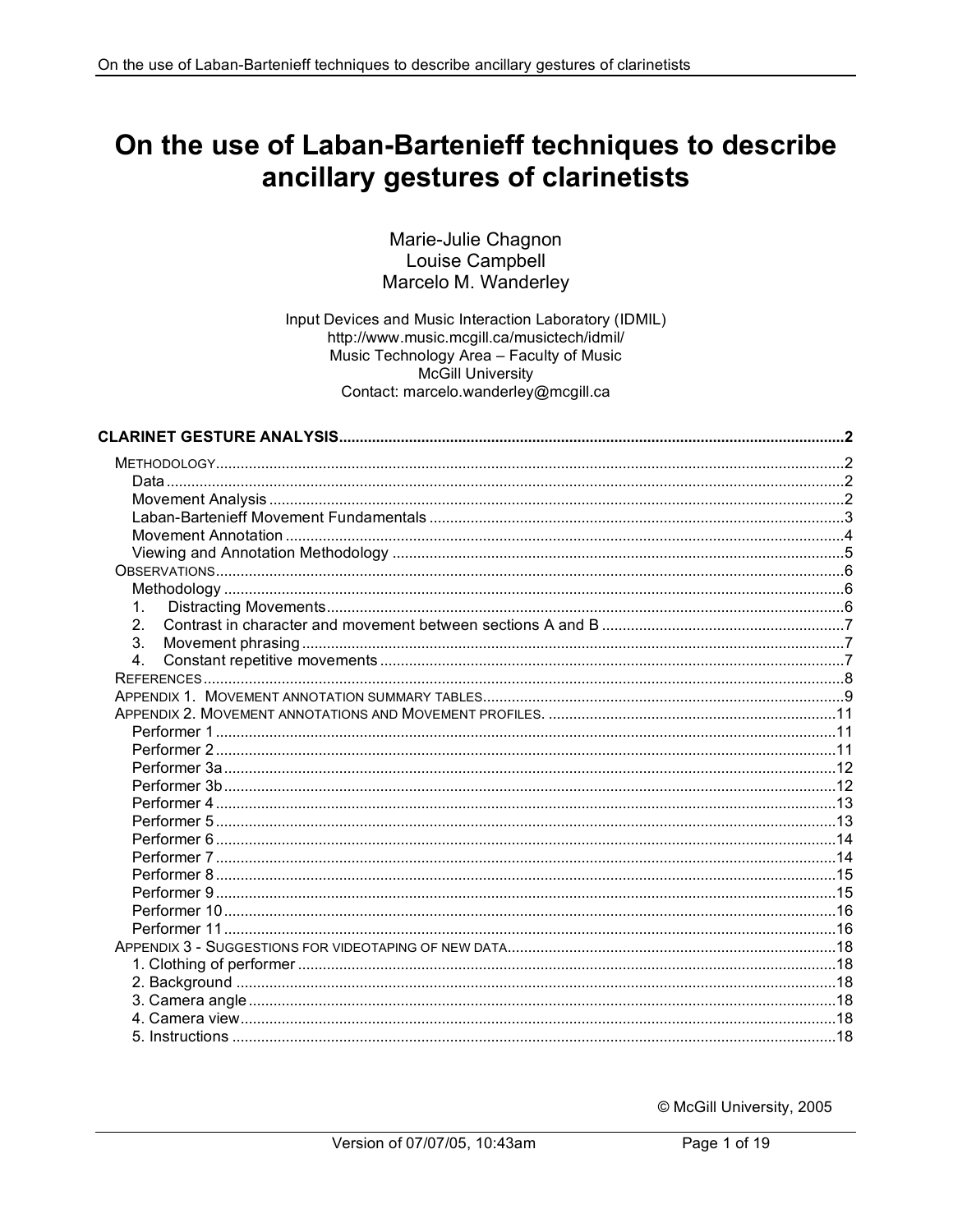# **Clarinet Gesture Analysis**

This report presents results from the application of Laban-Bartenieff movement principles to the analysis of expressive movements of eleven clarinet performers. Twelve standard performances of Stravinsky's second movement of the Three Pieces for clarinet solo are analyzed and performer movements are annotated using the software Anvil.

Our goal is to build up on previous studies on clarinet expressive movements (Wanderley, 2002; Wanderley, Vines, Middleton, McKay and Hatch 2005) that dealt with the analysis of motion capture data – typically, the movement of one marker placed at the clarinet bell – to a more holistic approach that takes the whole body into account.

# *Methodology*

#### **Data**

The data consists of 12 videos of 11 clarinetists playing the second movement of Igor Stravinsky's *Three Pieces for clarinet solo*. Some of the participants also played the opening of the first movement of Johannes Brahms's First Sonata for clarinet and piano (for the purposes of this study without the piano). Participants included clarinetists from the Netherlands, France, Canada, and the United States, ranging in ability from firstyear university to professional orchestral and freelancer musicians. Original collection of data involved playing the piece in three manners: standard, expressive and immobile. Performers were asked to perform each manner several times. Our observations generally used the second performance of the standard manner unless the performer requested that another performance be used.

The performances were videotaped using digital video cameras (Digital 8 and MiniDV). The view for seven of the performers was of the full body (provided by a Canon GL2 3-CCD MiniDV camera) and for four of the performers was from the mid-thigh up (Sony Digital 8 camera). The videos were taken mostly on the diagonal (on the performers left side and slightly to the front) or directly from the left side. Generally, performers were asked to wear plain clothing so that the movement would show up clearly against the background. Sound quality varied due to the method of recording and subsequent compression into Quicktime movies used in the analysis.

### **Movement Analysis**

Previous research in clarinet gesture analysis tracked specific body parts or clarinet parts and their movement in space. For example, on viewing a video, the number of times the clarinet bell moved up and down was recorded. However, the clarinet bell moving up and down may be caused by many different types of movements. We chose to use *Laban-Bartenieff Movement Fundamentals* in to analyze the movements. The reason why we chose this method is because it describes the movement of the whole body and the relationship of all the body parts, rather than focusing on isolated points. This system was developed by dancers as a means of recording complex choreography and describing movement on paper. Because of this, the system is fundamentally well constructed to deal with artistic forms that occur in time such as music. This allowed us to describe the movement as it occurs in conjunction with the music being played.

To have a better understanding of the Laban-Bartenieff system, a certified practitioner was contracted to develop a movement analysis system derived from Laban-Bartenieff that was specifically tailored for observing musicians as well as to be used after limited training. Our training consisted of one two hour preparatory session, one three hour training session and one two hour follow up session that occurred after most of the analysis was done. Sessions included physical training in order to understand concepts and methodologies. For example, it included body warm-up using breathing and various movement sequences meant to aid concentration and the understanding of specific movement patterns to be described. Sessions also included preliminary observation of the videos.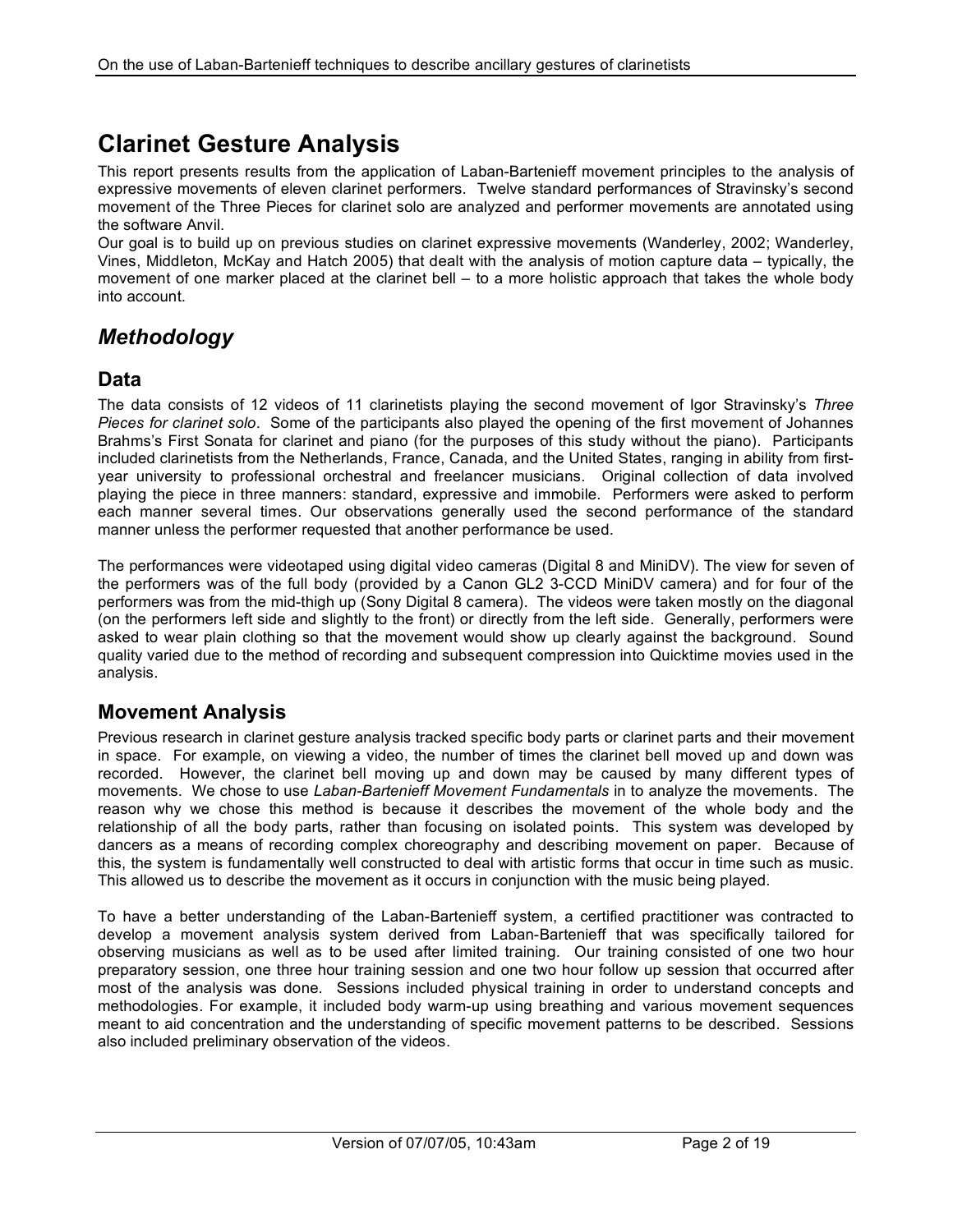# **Laban-Bartenieff Movement Fundamentals**

Laban-Bartenieff Movement Fundamentals describes movement on many levels in order to come close to a rich and accurate description of not only where the movement takes place in the body and in space, but how the movement occurs. In order to do this there are three key assumptions:

- 1. The whole body is connected
- 2. All parts are in relation to one and other
- 3. A change in one part affects the whole

All three of these assumptions are linked through the idea that any movement in one part of the body will affect the whole body. As such, all parts of the Laban-Bartenieff system are inter-connected (Hackney, 2002). Just as a person's toe is still there, even if they are not visibly moving it, all parts of the Laban-Bartenieff system are potential in the mover at the same time. By observing one movement in several different ways, we can begin to observe the relationship between parts of the body and use of the body. The combination of the different observations will give a means of finding a complete description of a single movement.

Laban-Bartenieff Movement Fundamentals describes movement through the four inter-related categories of Space, Effort, Shape and Body. Within these categories, there are various attributes.

Space is the person's use of their body in the surrounding space. This includes whole body use, interaction with the environment, and personal space. Space includes a person's kinesphere, the area in which a person operates physically and psychologically. Physically, the kinesphere is defined by the area which a person can reach without taking a step. Psychologically, the kinesphere is defined by the space that falls under a person's sense of influence and ownership. Each person will have a characteristic way of operating in their kinesphere that is shown through their "body attitude in space." The body attitude is the overall use of the body. The four body attitudes in space are wall, ball, pin, screw. Each of the names are used for the specific image that it evokes, in that the person's body may look and function in some way that is like the name. Each is defined by specific use of space according to the vertical (up/down), horizontal (left/right), and sagittal (up/down and forward/back) planes. See the following table for the specific directions and planes of each body attitude.

Effort is the changing quality of the movement, or the manner with which a person uses their body. Effort is not located specifically to a particular body part or point in space, but rather as description of the energy invested in a movement or series of movements. Effort is determined by quality of flow, which is a description of the continuity of the movement that results from muscle tension and personal expressivity. Quality of flow is described on a continuum from free through even to bound effort. Free quality of flow is loose, unrestricted movement with low muscle tension often associated with expressivity that is open, released, and abandoned. In the middle of the continuum, even quality of flow is smooth and maintained with even muscle tension showing a balance between control and release both in the physical work and in the expression. On the other end of the continuum, bound quality of flow is held and highly controlled movement with high muscle tension often associated with expressivity that is controlled, careful, contained, and restrained. Even though the words "free" and "bound" can cause preliminary judgments on which quality of flow is preferable, various points on the continuum are appropriate for different tasks.

Shape is the constantly changing form a person's body makes in space and can be used to pinpoint detailed and complex body use. Shape is observed through shaping qualities, which detail the direction and plane through which the body is moving. The shaping qualities are fundamental extensions of the basic closingopening action of breath. Just as breath can only occur in movement, the shaping qualities are only possible in constant motion. As in breath, the shaping qualities are divided into opening and closing actions. The opening-closing shaping quality pairs are rising-sinking, advancing-retreating, and widening-narrowing. While each shaping quality has a unique direction, each of the opening-closing pairs shares the same plane. See the following table for the direction and plane of each shaping quality. Especially helpful in observing musicians, shaping qualities pinpoint not only specific body use but also inner intent of the person, which appears frequently to be expressed simultaneously in sound and shaping qualities.

Body is the connectivity and organization of the whole body. Connectivity is maintaining support and moving from the core of the body, so that movement of the distal ends of the body is initiated and supported from the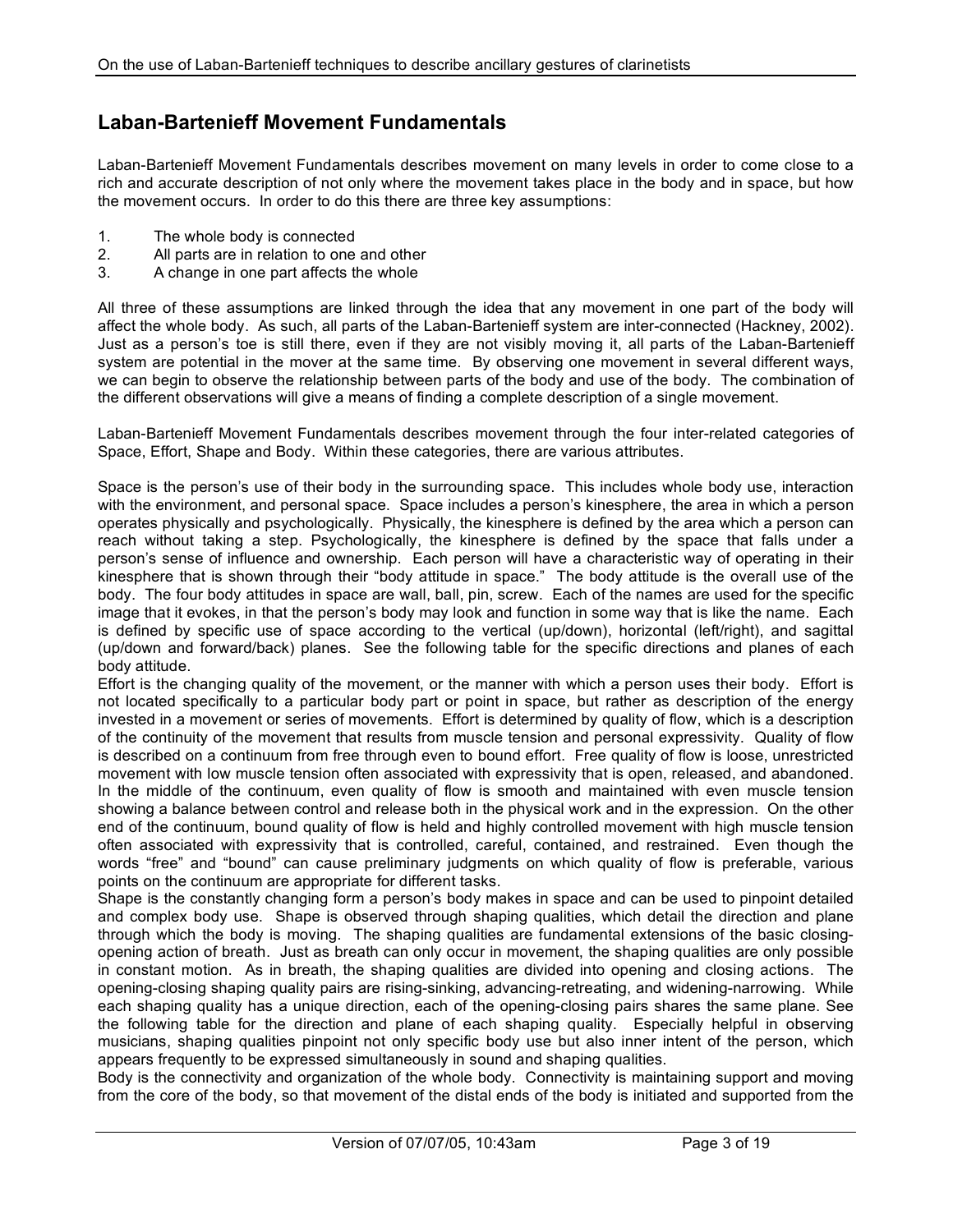core. Since the basic means of organization of the Body is through the core, one fundamental way of observing Body is to observe weight transfer, or shifts in the core. In order to transfer the weight of the core, the whole body must act together, in that each limb must compensate and react in order to initiate, shift, and support the new configuration of the body. However, the transfer of weight comes from the core first. While observations simply of a weight transfer may be sufficient, it is possible to indicate the direction in which the weight transfer occurs, ie. left, right, forward and backward.

| Laban<br><b>Bartenieff</b><br>Categories                               | Space                                                                                                                                                                                         | <b>Effort</b>                                                                                                                                                                                                                               | Shape                                                                                                                                                                                                                            | <b>Body</b>                                                           |
|------------------------------------------------------------------------|-----------------------------------------------------------------------------------------------------------------------------------------------------------------------------------------------|---------------------------------------------------------------------------------------------------------------------------------------------------------------------------------------------------------------------------------------------|----------------------------------------------------------------------------------------------------------------------------------------------------------------------------------------------------------------------------------|-----------------------------------------------------------------------|
| Category<br>definitions                                                | psychological<br><b>The</b><br>and physical use of<br>body<br>the<br>the<br>in<br>surrounding space                                                                                           | A description of the<br>energy invested in a<br>movement                                                                                                                                                                                    | A description of<br>constantly<br>the<br>changing<br>shape<br>of the body                                                                                                                                                        | The<br>connectivity<br>and<br>organization of<br>the<br>whole<br>body |
| Specific<br>attributes<br>chosen<br>for<br>observation<br>of musicians | Body attitude<br>the use of space<br>through the shape of<br>whole<br>the<br>body<br>the<br>according<br>to<br>vertical,<br>horizontal<br>and sagittal planes                                 | Quality of flow<br>the continuity of the<br>movement resulting<br>from muscle tension<br>and expressivity as<br>placed<br>on<br>a<br>continuum                                                                                              | Shaping qualities<br>the direction and<br>plane<br>through<br>which the body is<br>moving<br>as<br>derived from the<br>breath                                                                                                    | Weight<br>transfer<br>a shift of the<br>of<br>the<br>core<br>body     |
| Attribute<br>observations                                              | Wall<br>characterized by use<br>of the vertical and<br>horizontal planes<br>Ball<br>sagittal plane<br>Pin<br>vertical plane<br><b>Screw</b><br>vertical.<br>horizontal<br>and sagittal planes | Free<br>unrestricted<br>movement with low<br>muscle tension<br>Even<br>balanced movement<br>showing control and<br>release with smooth<br>muscle tension<br>Bound<br>controlled<br>and<br>contained<br>movement with high<br>muscle tension | Rising<br>upward<br>through<br>the vertical plane<br>Sinking<br>down, vertical<br>Advancing<br>forward, saggital<br>Retreating<br>backward,<br>saggital<br>Widening<br>outward,<br>horizontal<br>Narrowing<br>inward, horizontal | Left<br>Right<br>Forward<br><b>Backward</b>                           |

| Table 1. Definitions for movement observation of musicians. |  |  |  |  |  |  |  |  |
|-------------------------------------------------------------|--|--|--|--|--|--|--|--|
|-------------------------------------------------------------|--|--|--|--|--|--|--|--|

### **Movement Annotation**

Movement annotation of the videos was done using the software *Anvil 4.0*, which was first created for annotation of video and spoken language. Anvil was developed by Michael Kipp at the Graduate College for Cognitive Science, University of Saarland and the German Research Center for Artificial Intelligence. It is available at http://www.dfki.de/~kipp/anvil. Anvil is meant as a "research tool for analysis of digitized audiovideo data." (Kipp, 2003) The advantage of this annotation software is that the video can be voewed into Anvil directly, so that the annotation is linked in real time to the video with frame accuracy. It allowed us to precisely describe the movement in relationship to the music. This software can be rewritten to include any categories with any elements by writing an xml file, making it simple to adapt the software for annotation using the Laban-Bartenieff system. Because each element of the Laban-Bartenieff system shows on screen as a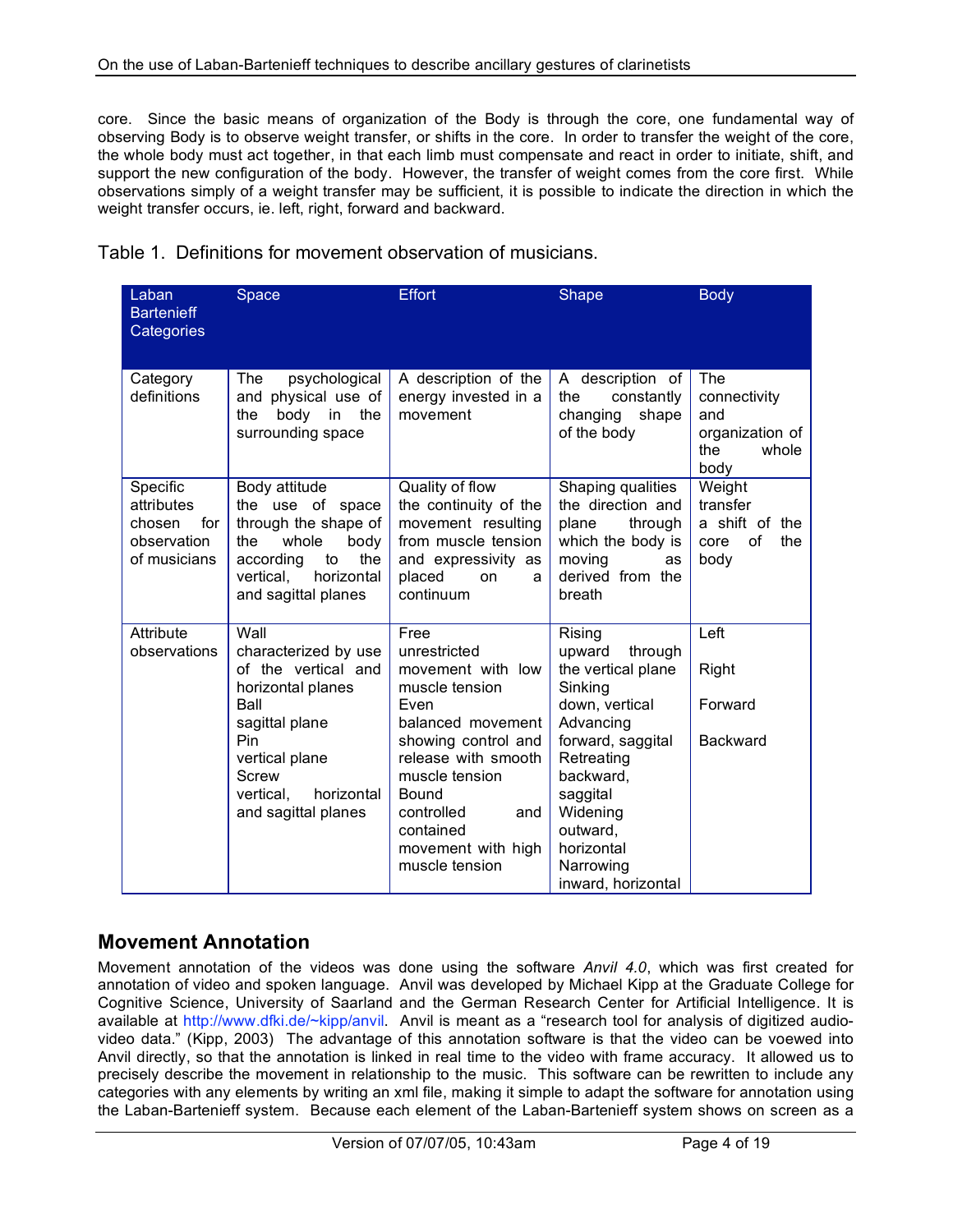different colour, it provides a quick visual tool to describe movement. Another useful aspect of this software is the ability to start anywhere and to control the speed of the movement to be isolated for description by clicking and dragging the mouse.

## **Viewing and Annotation Methodology**

Each video was observed twice in its entirety. First, it was listened to without being viewed. After listening, we commented on the performance based on our experience as clarinet players. Second, the video was listened to while being viewed. After this observation, we made comments on music and movement – comments at this point were meant to be subjective rather than technical and included our opinion as musicians and our initial impressions of the relationship between the music and the performer's movements.

Next, we observed the video using the system derived from Laban-Bartenieff Movement Fundamentals in the Anvil annotation software. The tracks and elements were labeled as follows:

| Track                                  | Elements                                         |
|----------------------------------------|--------------------------------------------------|
| Body attitude in space: space baseline | Wall, ball, pin, screw                           |
| Space: detail                          | Wall, ball, pin, screw                           |
| Effort/quality of flow: baseline       | Free, bound, even                                |
| Effort/quality of flow: detail         | Free, bound, even                                |
| Shape/shaping qualities                | sinking,<br>retreating,<br>advancing,<br>Rising, |
|                                        | widening, narrowing                              |
| Body: weight transfer                  | Forward, back, left, right                       |
| <b>Breathing</b>                       | Inhale                                           |
| Form                                   | A, B, transition, A'                             |

The first six tracks and elements are from Laban-Bartenieff Movement Fundamentals (for a complete description, refer to (Campbell 2005). The last two tracks and elements, breathing and form, are music technique and theory.

Each video was viewed according to the track we wanted to annotate. For the tracks with baseline, we viewed a larger section to determine the dominant element. For the tracks with detail, we viewed small sections of the videos to determine fluctuations in the baseline, often repeating many times in order to determine where exactly the element started and ended. Usually, the tracks 'Body attitude in space: space baseline' and 'Space: detail' as well as 'Effort/quality of flow: baseline' and 'Effort/quality of flow: detail' were observed and annotated consecutively. The movement observation and annotation was done mostly with no sound. For the tracks 'Breathing' and 'Form,' the annotation was done with sound.

After the annotation was completed, the certified Laban-Bartenieff practitioner verified our observations. In order to begin seeing patterns and comparing, we made a table of all information found on the annotations (see appendix 1).

We then observed the videos again going back to our comments on the listen-only and the listen and view observations and wrote a movement profile on each performer. The profile consists of comments on musical style and personality of the performer, comments on movement style as it links to the music and affects the observer, and Laban-Bartenieff movement description (see appendix 2).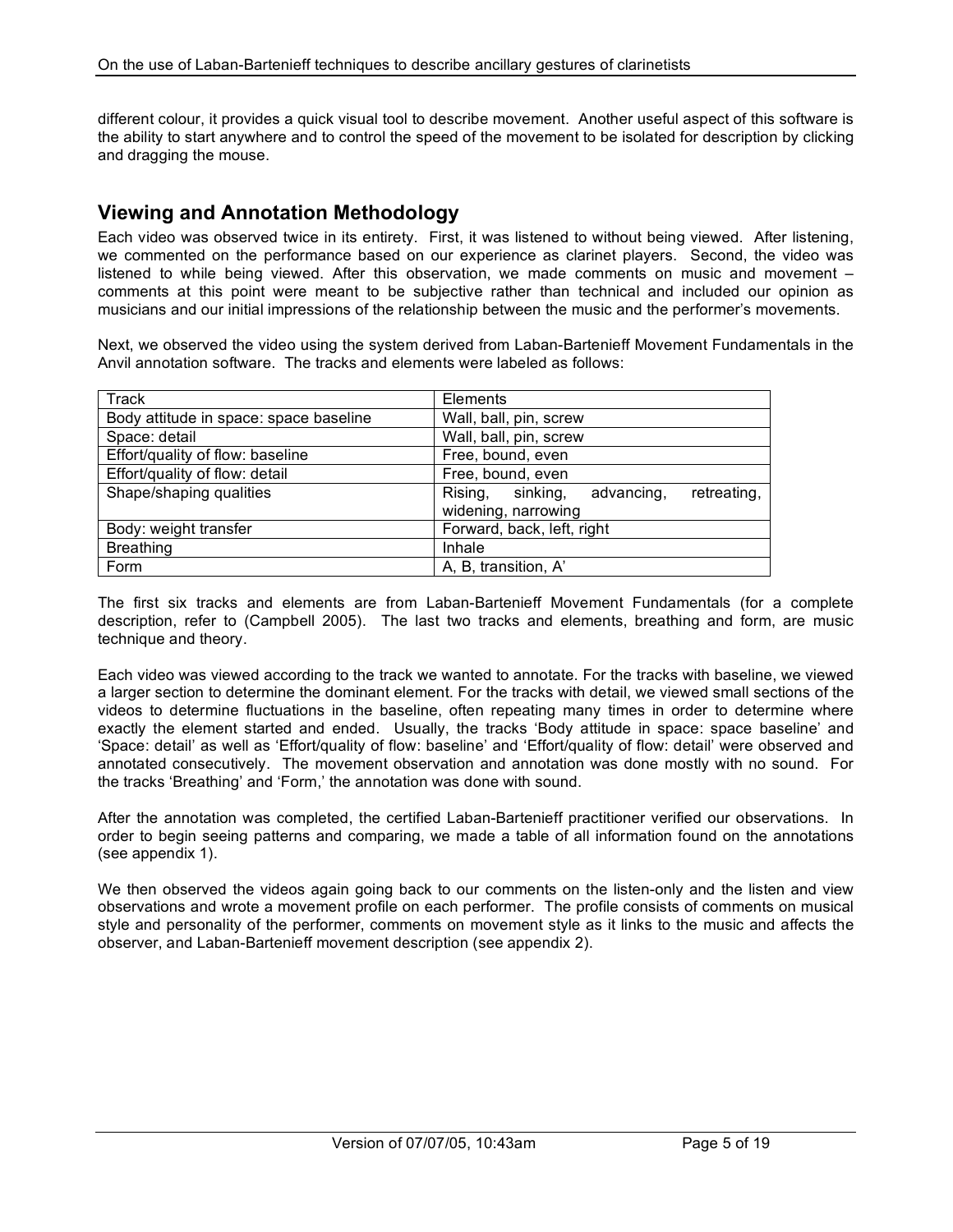# *Observations*

#### **Methodology**

Observing the videos in these two stages gave us the possibility of examining how the performer's movements affected the observer's perception of the music. This way of proceeding showed us immediately that movements have an effect on the perception of the performance by the listener. In some cases, we personally preferred the listen-only version of a performance to listening and viewing that same performance, whereas in other cases, it was the opposite.

The following table is a summary of the impressions of the two listener-observers. The numbers in the columns are a tabulation of which condition (listen-only or listen and look) the observers preferred. If one or both of the observers found that their impressions remained the same for both conditions, this means that the observer liked or disliked it when listening only or when listening and watching.

| Performer        | Listen-only    | Listen and Look | Same impression for<br>both conditions |
|------------------|----------------|-----------------|----------------------------------------|
| 1. Performer 1   |                |                 | 2                                      |
| 2. Performer 2   |                |                 | $\overline{2}$                         |
| 3. Performer 3   |                |                 |                                        |
| 4. Performer 4   |                |                 | 2                                      |
| 5. Performer 5   | 2              |                 |                                        |
| 6. Performer 6   |                |                 |                                        |
| 7. Performer 7   |                | 2               |                                        |
| 8. Performer 8   |                |                 | $\mathfrak{p}$                         |
| 9. Performer 9   |                |                 | 2                                      |
| 10. Performer 10 | $\overline{2}$ |                 |                                        |
| 11. Performer 11 |                | ົ               |                                        |

#### **1. Distracting Movements**

All the people we preferred in the listen-only category showed movements that were distracting in some way, either affecting their sound or their presence. For example, performer 10 shows large and fast scooping movements that create distortion in his sound. This is possibly due to the relationship of the moving instrument in the surrounding space (Wanderley, Depalle and Warusfel, 1999). Performer 6 showed a distinctly nervous performance through wiping his hands on his pants, shallow breathing and quick weight transfer forward and back throughout the performance. While the interpretation of the piece was standard and his facility on the instrument was good, his presence on stage was distracting.

Many of the people that we preferred in the listen-only version showed large movements including performers 3, 10, 5, and 11. In general, possibly because we are musicians and clarinetists who are studying gesture, we found that this diverted attention from the music, and so we tended to prefer the listen-only version of these performances. However, there were several other performers who showed large movements that did not distract from the performance, and so were listed in the preference for listening and looking or had the same impression for both conditions. This may be because the type of movement they were doing was in conjunction with their musical intention, or because the movements did not correspond to the movement expectation of the viewers. An example of this is performer 4, who gives a performance that is mature and well-thought out. Our impression of her performance was that she was telling a story with different characters. Her way of moving both complimented and enhanced her musical interpretation. Physically, she tends to do weight transfer in all directions often occurring between musical phrases. The observers' perception of this is that she is creating a dialogue between characters. For example, she will play one phrase with her weight shifted to the left, take a quick step to the right and answer with the next phrase.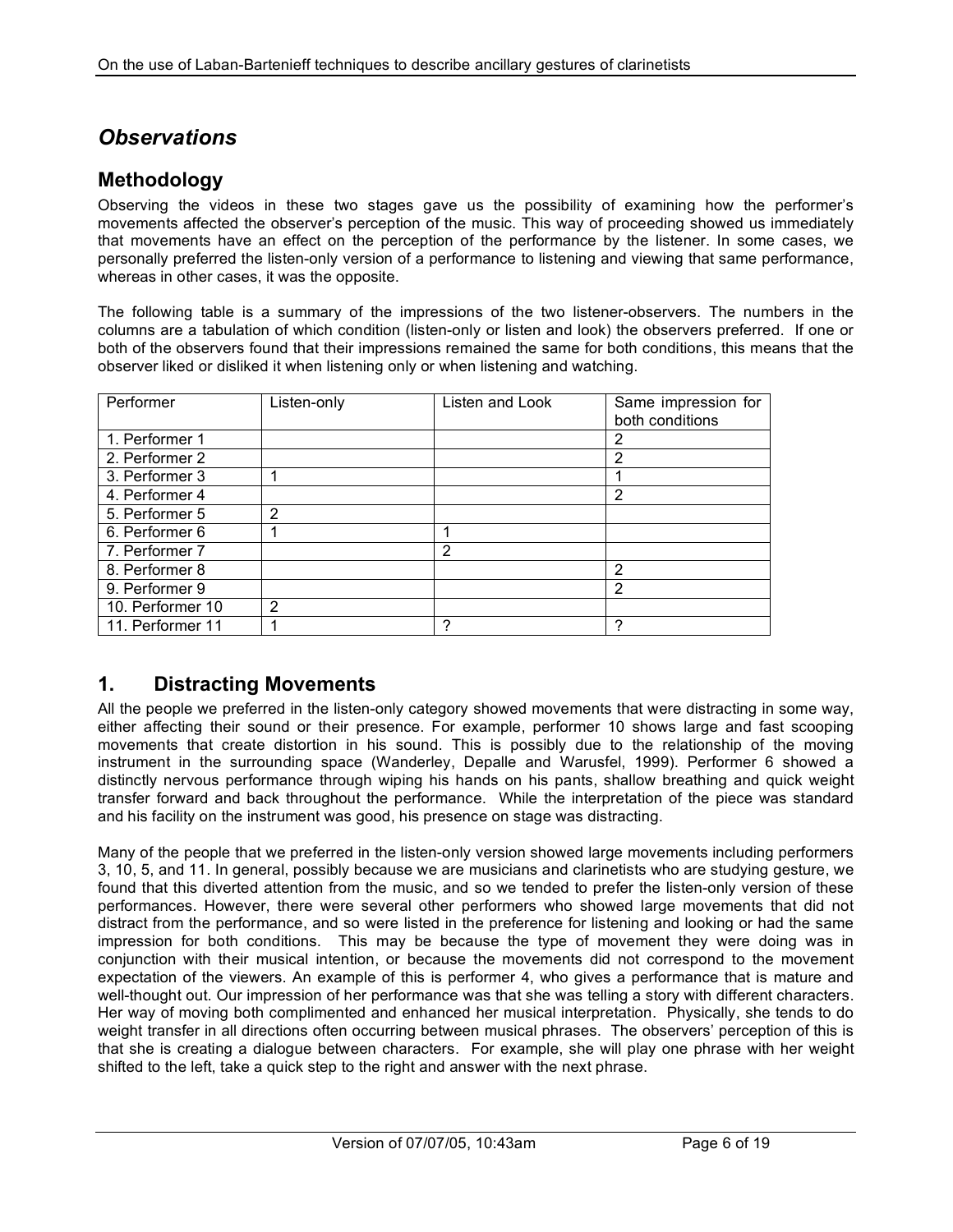### **2. Contrast in character and movement between sections A and B**

When learning music, musicians usually spend most of their time making musical decisions rather than focusing on movement. As such, most of the movements that are seen (aside from those necessary to play the instrument) must be as a result of the musical decisions that have been made. Because of this, if a performer is choosing to play different sections of the same piece in a different character, this should result in different kinds of movement. We found evidence both supporting this hypothesis and refuting it.

In support of this hypothesis, Performer 9 displays a change in the type of movement he uses in section A and section B. In section A, he shows a fluid use of rising and sinking shaping qualities that are continuous but not repetitive as it changes according to the musical phrase. In section B, his movement distinctly changes. There are several moments musically that are repetitive and strongly rhythmic. At these points, Performer 9 represents this musical character exactly in his movements with a repetitive and rhythmic bounce. Performer 2 also shows a change in movement between sections A and B. This performer differentiates the sections by a change in quality of flow. While her quality of flow baseline is even, in B section she shows a free quality of flow.

Refuting this hypothesis, there were several performers who showed the same type of movement throughout the entire piece, regardless of the change in character between sections A and B which led us to observations 3 and 4.

#### **3. Movement phrasing**

Several performers show distinct series of movements that are linked to the breath. Performer 5 does the same series of movements every time she takes a breath and plays the phrase. She starts by inhaling and with the exhale crouches into a ball. This is immediately followed by the string of shaping qualities advancing, rising, retreating, which cycles into the next phrase by taking a breath and sinking into another ball. This is a series of movements that she uses throughout the piece regardless of change in character or phrase length. Since this is a very clear sequence for her that is rarely altered, we hypothesize that this same series of movements may be observed in a performance of another piece. Performer 10 shows another series of movements in another manner. Rather then showing the same movement phrase that occurred for the duration of each musical phrase, Performer 10 does a series of movements at the end of the phrase frequently on a sustained note. Throughout the phrase, he shows variations in movements but as soon as he arrives at the end of a phrase, he does a large scooping gesture. This regular sequence of shaping qualities is advancing while rising and widening, ending with a retreat and sink. As he is rising and widening, he will often shift his weight dramatically to one side, returning to centre on the retreat and sink. In combination with his gesture, he often holds the sustained note much longer then the printed value.

#### **4. Constant repetitive movements**

Some, but not all, performers exhibit constant, repetitive movements throughout the entire performance that are not necessarily linked to the musical phrasing. We hypothesize that these movements are habitual but may show slight variations in timing and amplitude depending on musical content. As an example, Performer 6 displays a constant weight transfer forward and back in a way that is not directly linked with the music. The weight transfer is more or less rhythmical with variations in the rocking rhythm depending on when he wants to emphasize something musically like a certain note or phrase. After the emphasis he continues the constant weight transfer. Another example is Performer 3. He shows a constant repetitive up and down movement in the upper body. On a body level, this performer's overall body attitude in space is divided in an upper-lower body split with a fixed wall in the lower body and ball in the upper. Using mostly bound effort of flow, the combination of the locked pelvis with the large carving movements going in and out of a ball shape results in the large, repetitive up and down flourishes. These flourishes also appear to be rhythmical with slight variations in timing and amplitude based on musical content, as with performer 6.

Both of these performers also performed a piece by Brahms and showed similar repetitive movements even if the Brahms and Stravinsky pieces are substantially different. For both, their rhythm appeared to be slower but still very apparent. The body rhythm of both of these performers doesn't necessarily line up with the musical rhythm of the piece.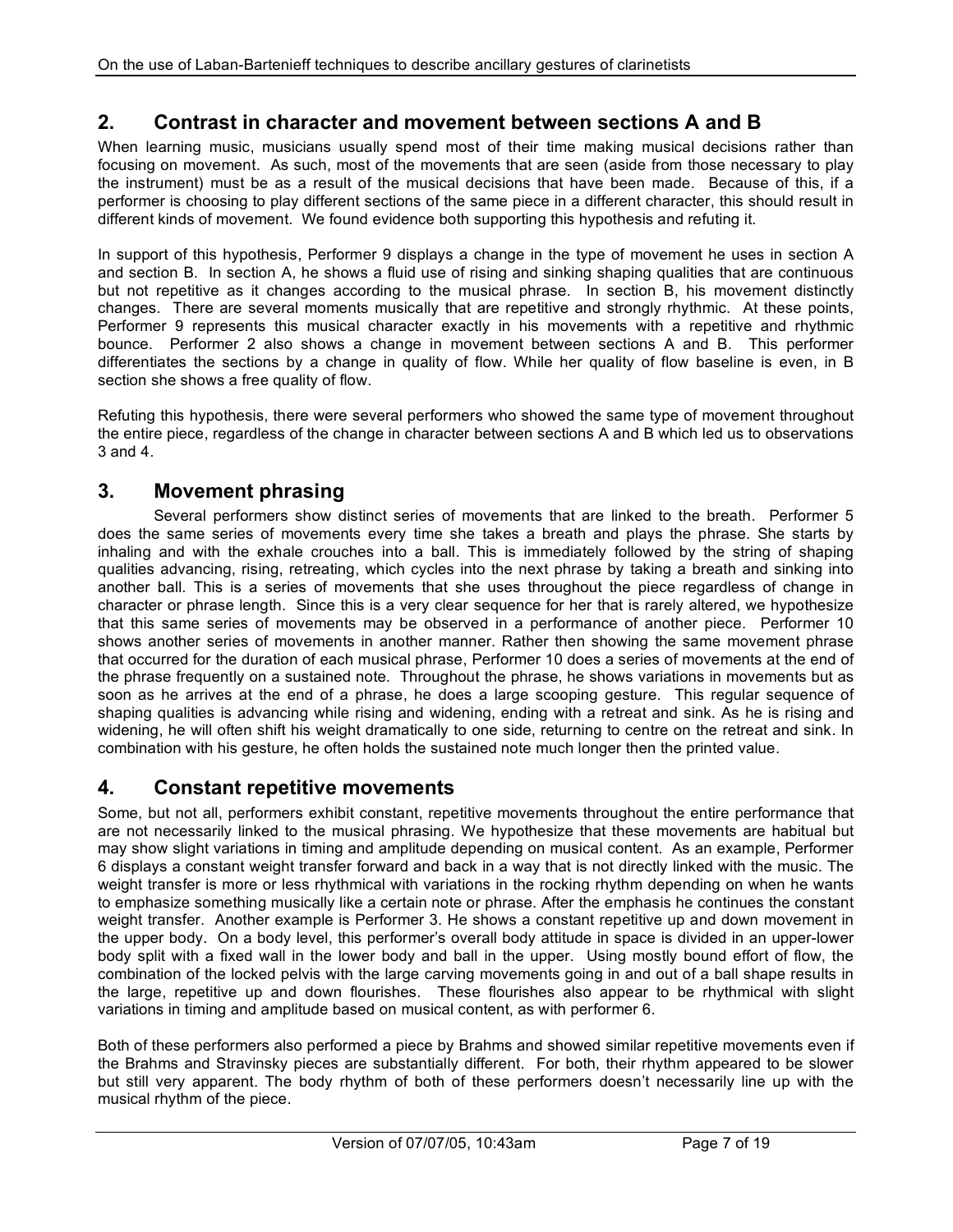# *References*

Davidson, J.-W. (1993). Visual Perception of Performance Manner in the Movements of Solo Musicians. In Psychology of Music, vol. 21, pp. 103-113.

Wanderley, M.M. (2002). Quantitative Analysis of Non-Obvious Performer Gestures. In I. Wachsmuth and T. Sowa (eds.) *Gesture and Sign Language in Human-Computer Interaction*. Springer Verlag, pp. 241-253.

Wanderley, M. M., Vines, B. W., Middleton, N., McKay, C., and Hatch, W. (2005). The Musical Significance of Clarinetists' Ancillary Gestures: An Exploration of the Field. *Journal of New Music Research* 34(1):97-113.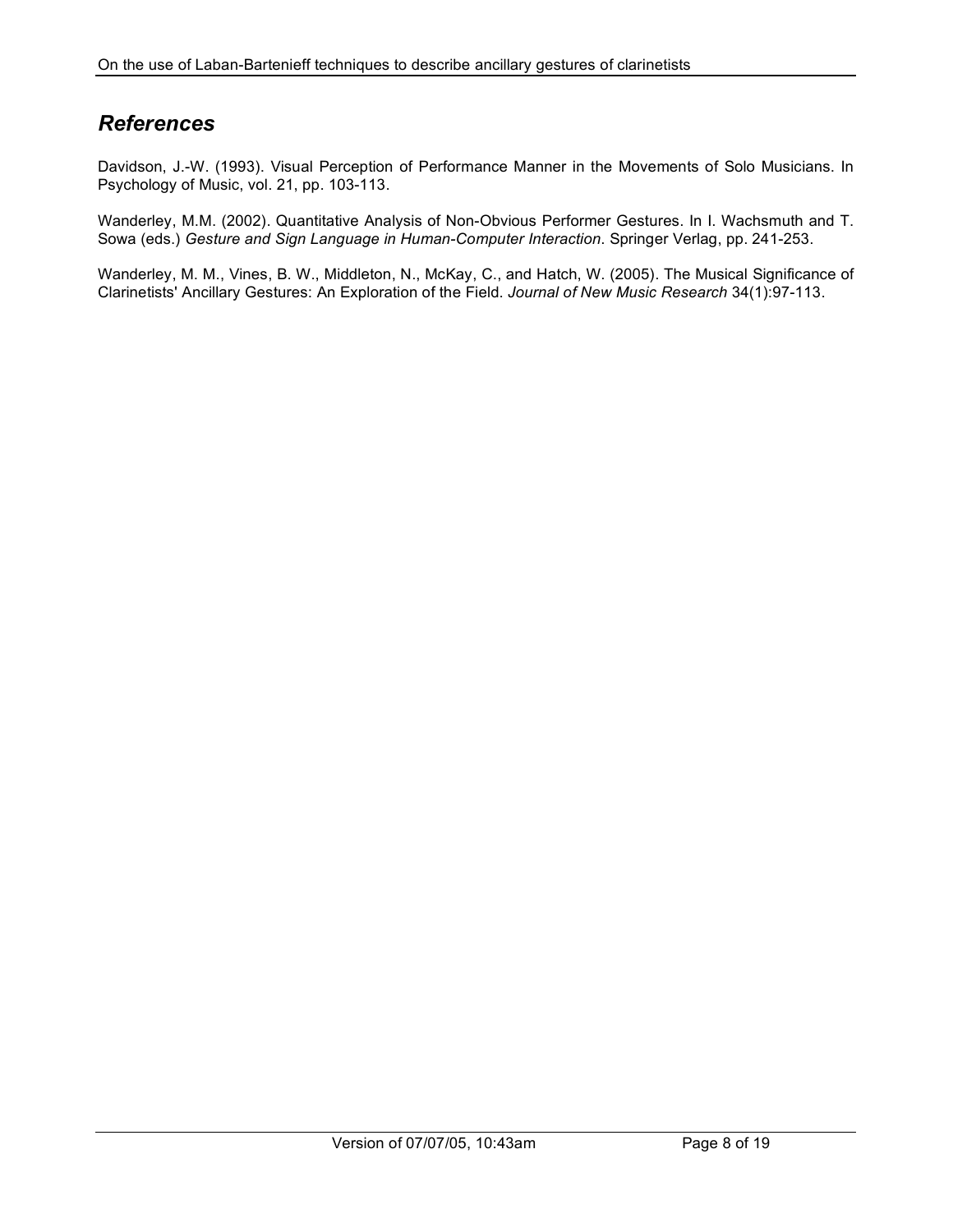# *Appendix 1. Movement annotation summary tables*

| <b>Name</b>                                      | <b>Performer</b>                                       | <b>Performer</b>                                | <b>Performer</b>                                              | <b>Performer</b>                             | <b>Performer</b>                                | <b>Performer</b>                                                        |
|--------------------------------------------------|--------------------------------------------------------|-------------------------------------------------|---------------------------------------------------------------|----------------------------------------------|-------------------------------------------------|-------------------------------------------------------------------------|
|                                                  | 1                                                      | $\mathbf 2$                                     | 3a                                                            | 3 <sub>b</sub>                               | 4                                               | 5                                                                       |
| attitude<br><b>Body</b><br>in space:<br>baseline | Wall                                                   | Pin                                             | Wall<br>lower<br>body.<br>ball<br>upper body,<br>clarinet pin | Wall<br>lower<br>body.<br>ball<br>upper body | Wall                                            | Pin, wall in<br>arms                                                    |
| <b>Space detail</b>                              | Lots<br>0f<br>screws.<br>a<br>balls<br>few<br>and pins | Balls.<br>screws                                | 1 pin spot                                                    |                                              | Mix<br>of<br>pin,<br>screw,<br>ball             | Many balls,<br>few<br>a<br>screws                                       |
| <b>Effort/quality</b><br>of flow:<br>baseline    | Free                                                   | Even                                            | Bound                                                         | Bound                                        | Even                                            | Bound<br>upper body,<br>even lower<br>body                              |
| <b>Effort/quality</b><br>of flow detail          | A few even<br>spots                                    | 3 extended<br>free spots                        |                                                               | A few even<br>spots                          | A few free<br>spots                             | Occasional<br>even upper<br>body                                        |
| Shape/Shaping<br>qualities                       | Rising,<br>sinking,<br>advancing,<br>retreating        | Rising,<br>sinking,<br>advancing,<br>retreating | A few rising<br>and sinking,<br>1 advancing                   | A few rising<br>and sinking<br>only          | Rising,<br>sinking,<br>advancing,<br>retreating | Lots $-$ a mix<br>of<br>rising,<br>sinking,<br>advancing,<br>retreating |
| weight<br>Body:<br>transfer                      | A few right-<br>left                                   | A few right-<br>left                            | Constant<br>right-left                                        | Constant<br>right-left                       | Back,<br>forward,<br>right, left                | Many<br>forward-<br>back                                                |
| <b>Breathing</b><br>(how many per<br>section)    | $A=6$<br>$B=5$<br>Transition=1<br>$A'=2$               | $A=7$<br>$B=5$<br>Transition=1<br>$A'=2$        | $A=6$<br>$B=6$<br>Transition=1<br>$A'=2$                      | $A=6$<br>$B=6$<br>Transition=1<br>$A'=2$     | $A=6$<br>$B=5$<br>Transition=1<br>$A'=2$        | $A=6$<br>$B=8$<br>Transition=0<br>$A'=2$                                |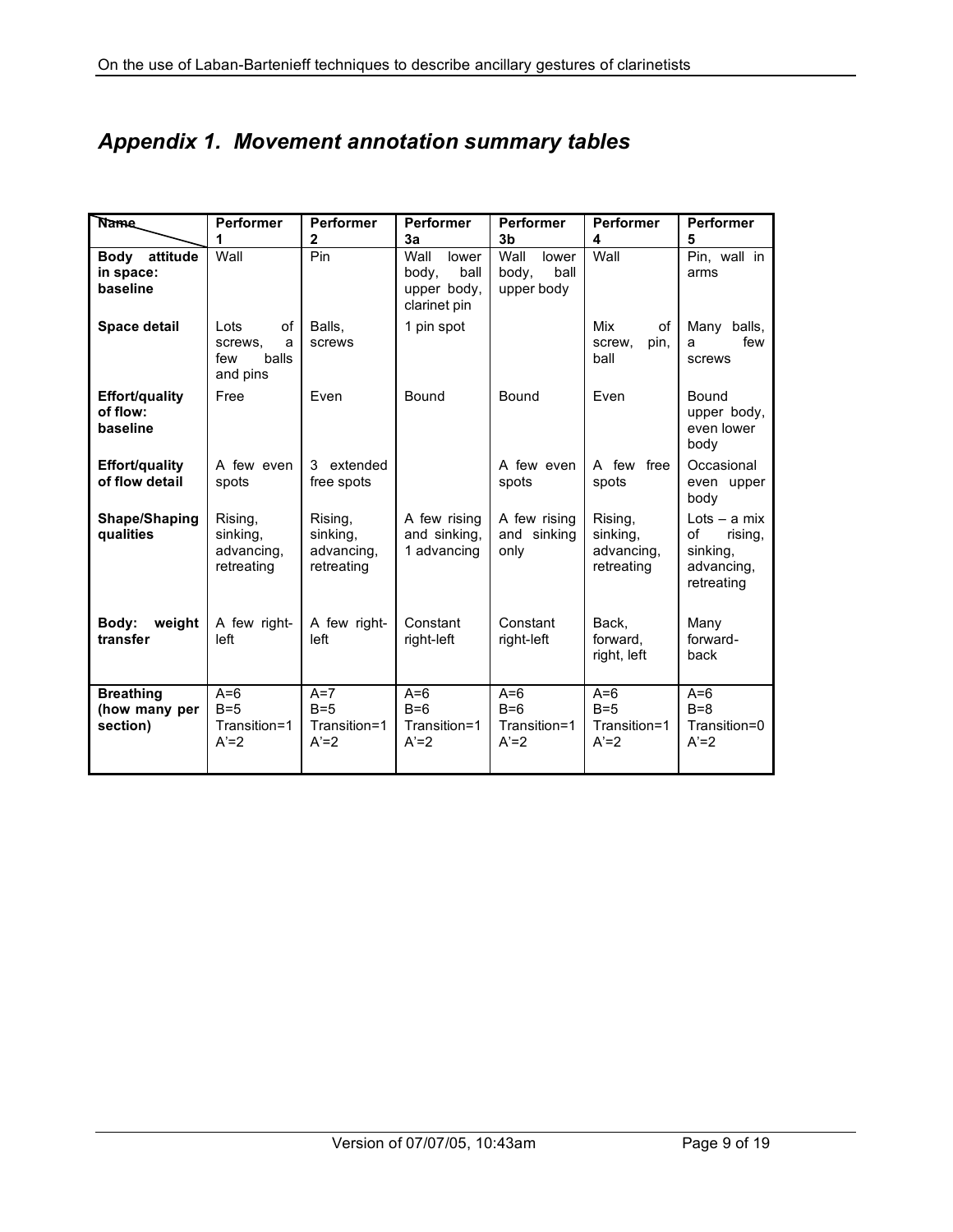| <b>Name</b>                                         | Performer                                                               | <b>Performer</b>                                                                     | <b>Performer</b>                             | <b>Performer</b>                             | Performer                                     | <b>Performer</b>                                    |
|-----------------------------------------------------|-------------------------------------------------------------------------|--------------------------------------------------------------------------------------|----------------------------------------------|----------------------------------------------|-----------------------------------------------|-----------------------------------------------------|
|                                                     | 6                                                                       | 7                                                                                    | 8                                            | 9                                            | 10                                            | 11                                                  |
| <b>Body</b><br>in<br>attitude<br>space:<br>baseline | Pin                                                                     | pin                                                                                  | Pin.<br>lower,<br>twisted ball<br>upper      | Balanced<br>wall-pin                         | Pin<br>to<br>ball<br>stand,<br>to play        | Pin                                                 |
| <b>Space detail</b>                                 | ball.<br>$\mathbf 1$<br>1<br>screw                                      | Balls.<br>screws                                                                     | Lots<br>of<br>balls, a few<br>screws         | Some balls                                   | Lots<br>of<br>balls, a few<br>screws          | Ball<br>fluctuations<br>in<br>upper<br>body         |
| <b>Effort/quality</b><br>flow:<br>οf<br>baseline    | Even                                                                    | Free                                                                                 | Bound                                        | Free                                         | Even                                          | Bound                                               |
| Effort/quality<br>of flow detail                    |                                                                         | A few even<br>spots                                                                  | Free spots<br>at<br>a<br>few<br>breaths      | Even<br>fluctuations                         | With<br>free<br>hands<br>and<br>bound<br>neck | Bound<br>lower body<br>with<br>even<br>fluctuations |
| Shape/Shapi<br>ng Qualities                         | Lots of<br>advancing<br>&<br>retreating,<br>a few rising<br>and sinking | Lots<br>a<br>mix<br>of rising,<br>sinking,<br>advancing,<br>retreating,<br>narrowing | Advance &<br>retreat only                    | Mostly<br>rising-<br>sinking                 | Everything                                    | Rising,<br>sinking,<br>advancing                    |
| Body: weight<br>transfer                            | Constant<br>forward-<br>back                                            | Almost<br>$none - one$<br>right-left at<br>the end                                   | A few right-<br>left                         | 2 left-right                                 | Many right-<br>left                           | 2 right,<br>$\mathbf{1}$<br>left                    |
| <b>Breathing</b><br>(how<br>many<br>per section     | $A=7$<br>$B=7$<br>Transition=<br>0<br>$A'=2$                            | $A=8$<br>$B=7$<br>Transition=<br>1<br>$A'=2$                                         | $A=4$<br>$B=6$<br>Transition=<br>1<br>$A'=1$ | $A=7$<br>$B=7$<br>Transition=<br>1<br>$A'=3$ | $A=8$<br>$B=6$<br>Transition=<br>1<br>$A'=2$  | $A=7$<br>$B=8$<br>Transition=<br>1<br>$A'=2$        |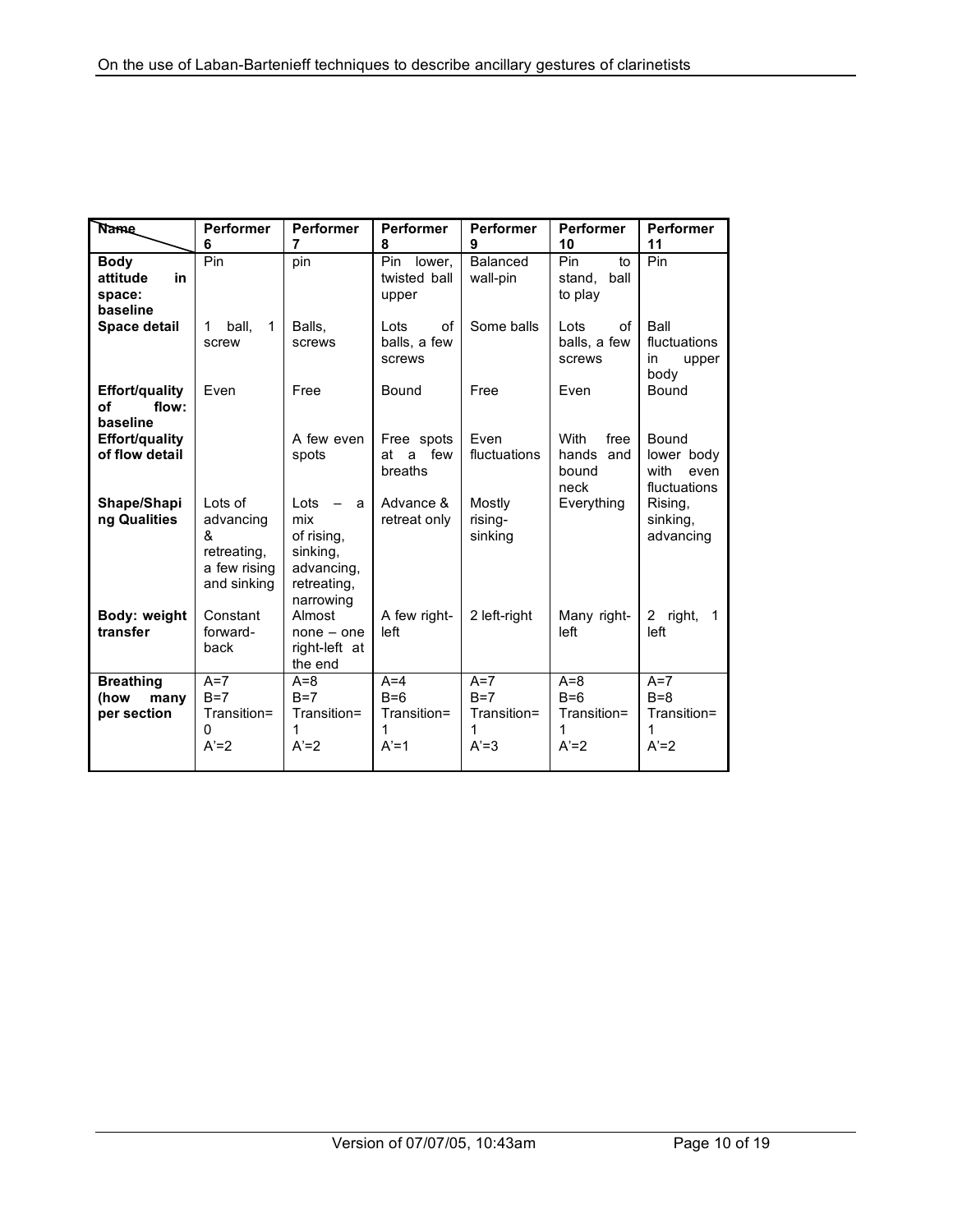# *Appendix 2. Movement annotations and Movement profiles.*

### **Performer 1**

| Annotation: Marie-Julie annotation ANVIL new4me.anvil |                  |       |                               |         |                        |                                                                         | $\ .\ $ o $\ $ $\times$  |
|-------------------------------------------------------|------------------|-------|-------------------------------|---------|------------------------|-------------------------------------------------------------------------|--------------------------|
| ஈ<br>E                                                |                  |       |                               |         |                        |                                                                         |                          |
| audio                                                 | delivered in the |       |                               |         |                        |                                                                         | <b>Withwall's Little</b> |
| Body attitude in space: space baseline                | wall             |       |                               |         |                        |                                                                         |                          |
| Space: detail                                         | lsc.             | sc.   | Scr.<br>ls.<br>$\blacksquare$ | screw   | screw                  | $\begin{array}{ c c }\n\hline\ns. & \mathbf{ba}.\n\end{array}$<br>screw | ball<br>oin              |
| Effort/quality of flow: baseline                      | free             |       |                               |         |                        |                                                                         |                          |
| Effort/quality of flow: detail                        |                  |       |                               |         | lev                    |                                                                         | even                     |
| Shape/shaping qualities                               |                  | adva. |                               | advanc. | п<br>risi.<br>lad.     | ladva.<br>lad                                                           |                          |
| Body: weight transfer                                 |                  | right |                               |         | right<br>right<br>left | le. <mark>right</mark>                                                  |                          |
| Breathing                                             |                  |       |                               |         |                        |                                                                         |                          |
| Form                                                  |                  |       |                               |         |                        |                                                                         | Tran., A'                |
|                                                       |                  |       |                               |         |                        |                                                                         |                          |
| 図<br>図<br>図<br>E                                      | $\lceil$         |       |                               |         |                        |                                                                         | Þ                        |

Musical comments: A strong interpretation that shows musical conviction and energy. Good characterizations but could use more contrast between sections.

Overall physical comments: Performer 1 is centered, poised for action and carries through physically with what she wants to accomplish musically.

Movement analysis: On a body level, Performer 1's body attitude is a wall and uses several screws and a few balls and pins. Her effort of flow is free with a few even spots. She uses a wide variety of shaping qualities and a few right-left weight transfers.

Links to hypothesis: Performer 1's flexibility as a musician is easily seen in the flexibility and variety with which she uses her body. As a performer, her musical intent is very clear. For this performer, the movements that she makes are in accord with her musical intent as so support what she is doing expressively. As such, she is an example of someone whose movements are not distracting or repetitive.

# **Performer 2**

| Annotation: Louise annotation ANVIL new4me. anvil   |                                                                                        |                            |
|-----------------------------------------------------|----------------------------------------------------------------------------------------|----------------------------|
| ஈ<br>╒                                              |                                                                                        |                            |
|                                                     | يرقاعته أجحس والدحريب حقووه وزمور جارزون<br><b>في المنابه المستحدة المنابه المنابه</b> |                            |
| audio                                               |                                                                                        |                            |
| Body attitude in space: space baseline              | pin                                                                                    |                            |
| Space: detail                                       | ball<br>bascrew<br>bal<br>screw<br>lb.<br>screw<br>screw<br>screw                      | ba <br>screw               |
| Effort/quality of flow: baseline                    | б<br>even                                                                              |                            |
| Effort/quality of flow: detail                      | free<br>free<br>free                                                                   |                            |
| Shape/shaping qualities                             | lad.<br>adv.<br>sh<br>retreat. adva.<br>  ladv<br>rladire:                             | s <mark>iri</mark> advanc. |
| Body: weight transfer                               | left right<br>lleft<br>left                                                            | left                       |
| Breathing                                           |                                                                                        |                            |
| Form                                                | Trans A'<br>lB                                                                         |                            |
| $\triangleright$<br>図<br>$\boxtimes$<br>$\boxtimes$ | $\blacksquare$                                                                         | $\mathbf{F}$               |

Musical comments: Energetic, straight-forward performance that could be more extroverted in expression. Overall physical comments: She looks centered physically and grounded in her approach to performing, which gives a sense of reassurance to the listener.

Movement analysis: On a body level, Performer 2's body attitude is a pin with fluctuations into many extended screws and a few brief balls. She is fairly bound in arms and upper torso. In general, her effort of flow is even throughout with three longer free spots. Performer 2 shows a variety of shaping qualities and a few leftright weight transfers. Often leading from her head, Performer 2 shows flexion throughout the full spinal pattern.

Links to hypothesis: Similar to performer 1, this performer does not show distracting or repetitive movements. Her movements support her musical idea of the piece. Further, the way this performer moves is confident and so makes the listener feel comfortable and able to listen to the piece rather than drawing attention to the performer.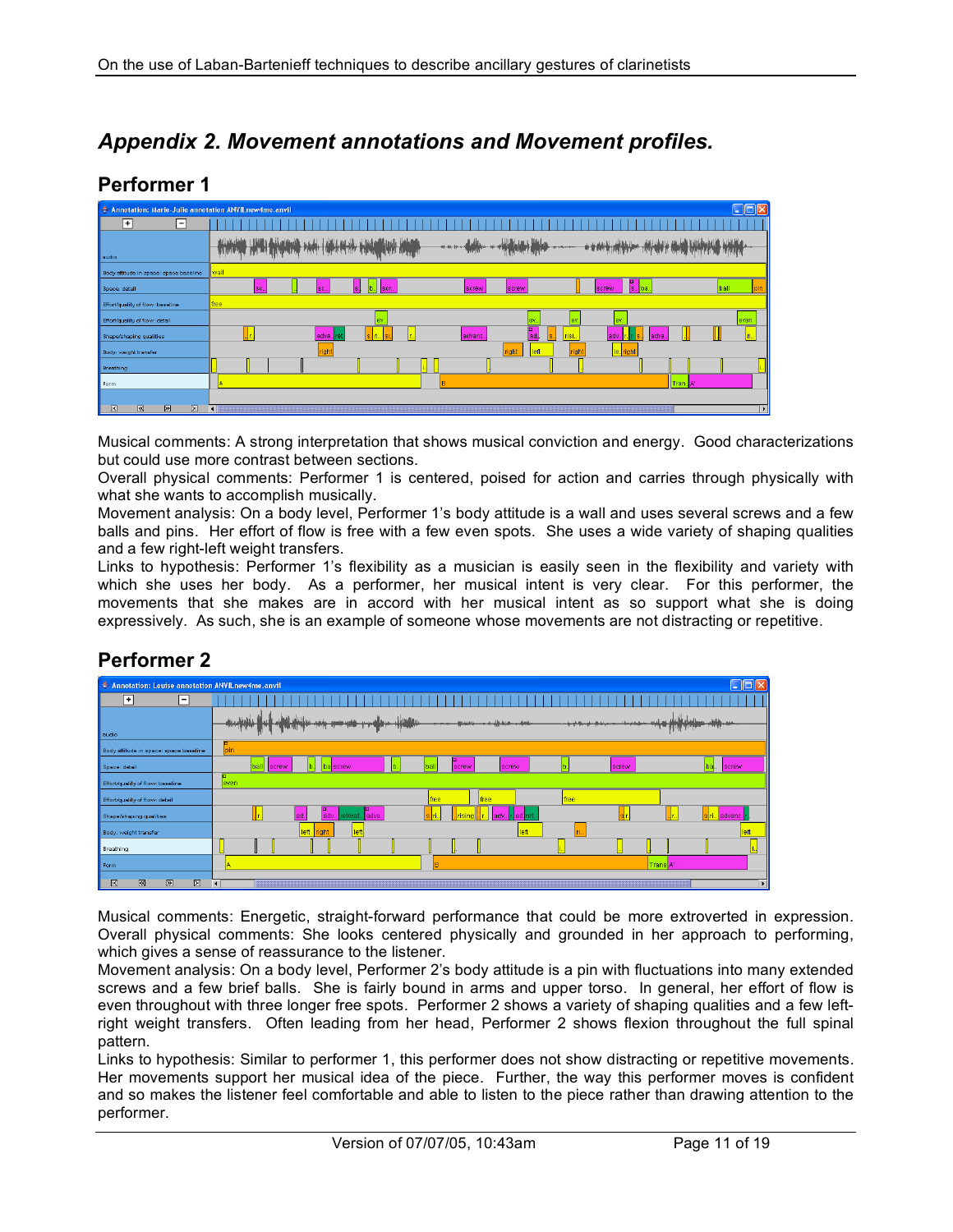| Annotation: Mark annotation ANVILnew4me.anvil | $\overline{\mathsf{x}}$                                                      |
|-----------------------------------------------|------------------------------------------------------------------------------|
| ∓<br>F                                        |                                                                              |
| audio                                         |                                                                              |
| Body attitude in space: space baseline        | wall                                                                         |
| Space: detail                                 |                                                                              |
| Effort/quality of flow: baseline              | bound                                                                        |
| Effort/quality of flow: detail                |                                                                              |
| Shape/shaping qualities                       | ris.<br>ad,                                                                  |
| Body: weight transfer                         | oo<br>left<br>left <br>$r$ left<br>left<br><b>Heft</b><br>left<br>ria.<br>еf |
| Breathing                                     |                                                                              |
| Form                                          | Trans. <sup>A'</sup>                                                         |
| 図<br>図<br>⊠<br>図                              | $\vert \cdot \vert$                                                          |

# **Performer 3a**

# **Performer 3b**



Musical comments: An energetic, convincing performance that shows clearly his interpretation of the piece. Overall physical comments: Performer 3 uses large, repetitive up and down flourishes that are not necessarily linked to the music and are potentially distracting to the listener.

Movement analysis: On a body level, Performer 3's overall body attitude in space is divided in an upper-lower body split with a fixed wall in the lower body (pelvis is locked and standing on the outside of his feet) and ball in the upper. Using mostly bound effort of flow, the combination of the locked pelvis with the large carving movements going in and out of a ball shape results in the large, repetitive up and down flourishes. He uses a few rising, sinking, and advancing shaping qualities, but this is not his dominant way of moving. He also shifts left to right in a constant rhythm.

Links to hypothesis: This performer shows both distracting movements that are often repetitive. The reason his movements are distracting is because the movements are very large and not necessarily connected to the music. For example, the large flourish that is the basic repetitive movement is used in both fast, loud sections as well as slower, softer sections. The flourishes do not change with the musical phrase but seems to be a repetitive pulsation. However, this pulsation does vary at certain points that are important musically. For example, at the end of a phrase when he holds a loud high note, the performer tends to do a larger version of the flourish going up. We did not see any link between his breathing and any specific movement.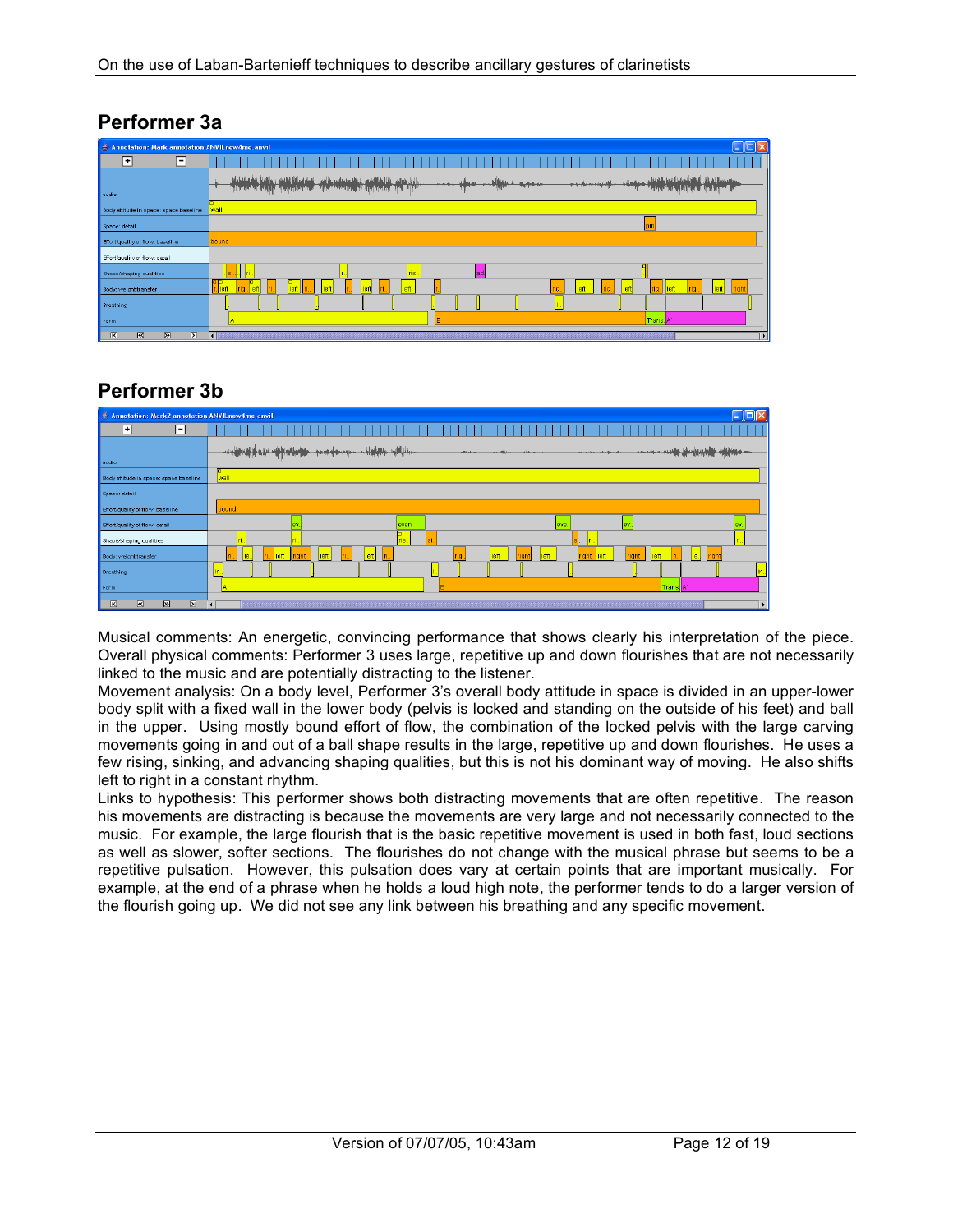| Annotation: Romi annotation ANVIL new 3me. anvil | $\mathbf{L}$ , $\mathbf{L}$                                                                                                                                                  |
|--------------------------------------------------|------------------------------------------------------------------------------------------------------------------------------------------------------------------------------|
| ஈ<br>⊟                                           |                                                                                                                                                                              |
|                                                  | المعاملة المراكز الأكادية التي يعادل المعاملة التي التي تقدم المعامل المعاملة التي يعدل المعاملة الم<br>La, fil, Hillstaden, John Lady, J. Jr. Jr.<br>more design was placed |
| audio                                            |                                                                                                                                                                              |
| Body attitude in space: space baseline           | wall                                                                                                                                                                         |
| Space: detail                                    | o<br>ь<br>lbal<br>sc.<br>ball<br>pin<br>scr.<br>1k<br>screw<br>ls d                                                                                                          |
| Effort/quality of flow: baseline                 | even                                                                                                                                                                         |
| Effort/quality of flow: detail                   |                                                                                                                                                                              |
| Shape/shaping qualities                          | o<br>adva.<br>advanci.<br>si.<br>sin. ris.<br><b>I</b> risi                                                                                                                  |
| Body: weight transfer                            | IО<br>ю<br>$back$<br>u<br>fo<br>lle.<br>back<br>ba.<br>lfo.<br>ba.<br>left<br>left ba.<br>forward                                                                            |
| <b>Breathing</b>                                 |                                                                                                                                                                              |
| Form                                             | Tran. A'<br>R                                                                                                                                                                |
| $\boxed{2}$<br>図<br>$\triangleright$<br>図        | $\blacksquare$<br>$\blacktriangleright$                                                                                                                                      |

### **Performer 4**

Musical comments: A unified, stylistic and fluent performance with lots of changes in character and a sense of telling a story. Shows easy facility on the instrument so that she is able to express what she pleases.

Overall physical comments: Her use of body is unrestricted and unique to her style in a way that is complimentary to the music.

Movement analysis: On a body level, Performer 4's body attitude is a wall with many fluctuations into ball, pin and screw, depending on musical context. She does not have a specific pattern of movement that is linked to breath. Her effort of flow is even throughout with some free spots that are usually seen just before an inhale. Performer 4's use of space is very three-dimensional, as she very frequently makes weight transfers in all directions, often in conjunction with varied shaping qualities. Through this use of the full space around her, she clearly represents a wall.

Links to hypothesis: Performer 4's musical intention is very strong, as it is easily heard in the sound as well as seen in her body. She is a perfect example of her movements illustrating the different characters in the music. While her movements are very large, the way that she moves is a welcome part of the performance and is never distracting. This can be seen in the change in character between sections A and B. During the pause between sections, this performer freezes and slowly transitions in to the B section. Then in the B section, she does a question and answer phrasing that she shows by shifting her weight between phrases using the entire space around her.

### **Performer 5**

| $\triangleq$ Annotation: Pascale annotation ANVIL new 3me. anvil | $\Box$ o $\boxtimes$                                                                                                         |      |
|------------------------------------------------------------------|------------------------------------------------------------------------------------------------------------------------------|------|
| $\overline{\phantom{a}}$<br>$\overline{ }$                       |                                                                                                                              |      |
|                                                                  | <b>Lakklander</b>                                                                                                            |      |
| audio                                                            |                                                                                                                              |      |
| Body attitude in space: space baseline                           | pin                                                                                                                          |      |
| Space: detail                                                    | ball<br>ball<br>ball<br>ball<br>bal<br>ball<br>ball<br>screw<br>bal<br><b>bal</b><br>bal<br>lsc                              |      |
| <b>Effort/quality of flow: baseline</b>                          | bound                                                                                                                        |      |
| Effort/quality of flow: detail                                   | even<br> ellbou.<br>leven                                                                                                    |      |
| Shape/shaping qualities                                          | advanc<br><b>Ir.</b> reli<br>ladva.<br>adva.<br><mark> </mark> ∣s adv.∥r<br>lad<br>sin.<br>adva.<br>advan.<br>r. Jadva.      |      |
| Body: weight transfer                                            | fo.<br>fo.<br>lba.<br>. forward<br>forwa.<br>bac<br>$b$<br>'orwab.<br>llie.<br>ba.<br>forwa.<br>lb.<br>forw<br>lba.<br>lball | left |
| Breathing                                                        |                                                                                                                              |      |
| Form                                                             | Trans A'                                                                                                                     |      |
| $\sqrt{2}$<br>$\overline{R}$<br>网<br>冈                           |                                                                                                                              | Ы    |

Musical comments: This is a flexible and musical performance that shows clear characters, understanding of the form and style, and connection with the music. An excellent young player with a few technical issues to address on the instrument.

Overall physical comments: Performer 5's way of moving is very representative of what she wants to do musically, while at the same time showing repetitive movement phrasing that is linked to where she breathes. Movement analysis: On a body level, Performer 5 shows an enormous variety in all body level categories. Performer 5's body attitude in space is a pin overall. While playing, she shows an upper-lower body split with pin in the lower body (pelvis is locked which she compensates for by folding in her spine and also results in springing up and down in the knees) and wall in arms. The wall shape is held in an extremely bound effort of flow while the lower body fluctuates into even flow. Performer 5 shows a distinct series of movements that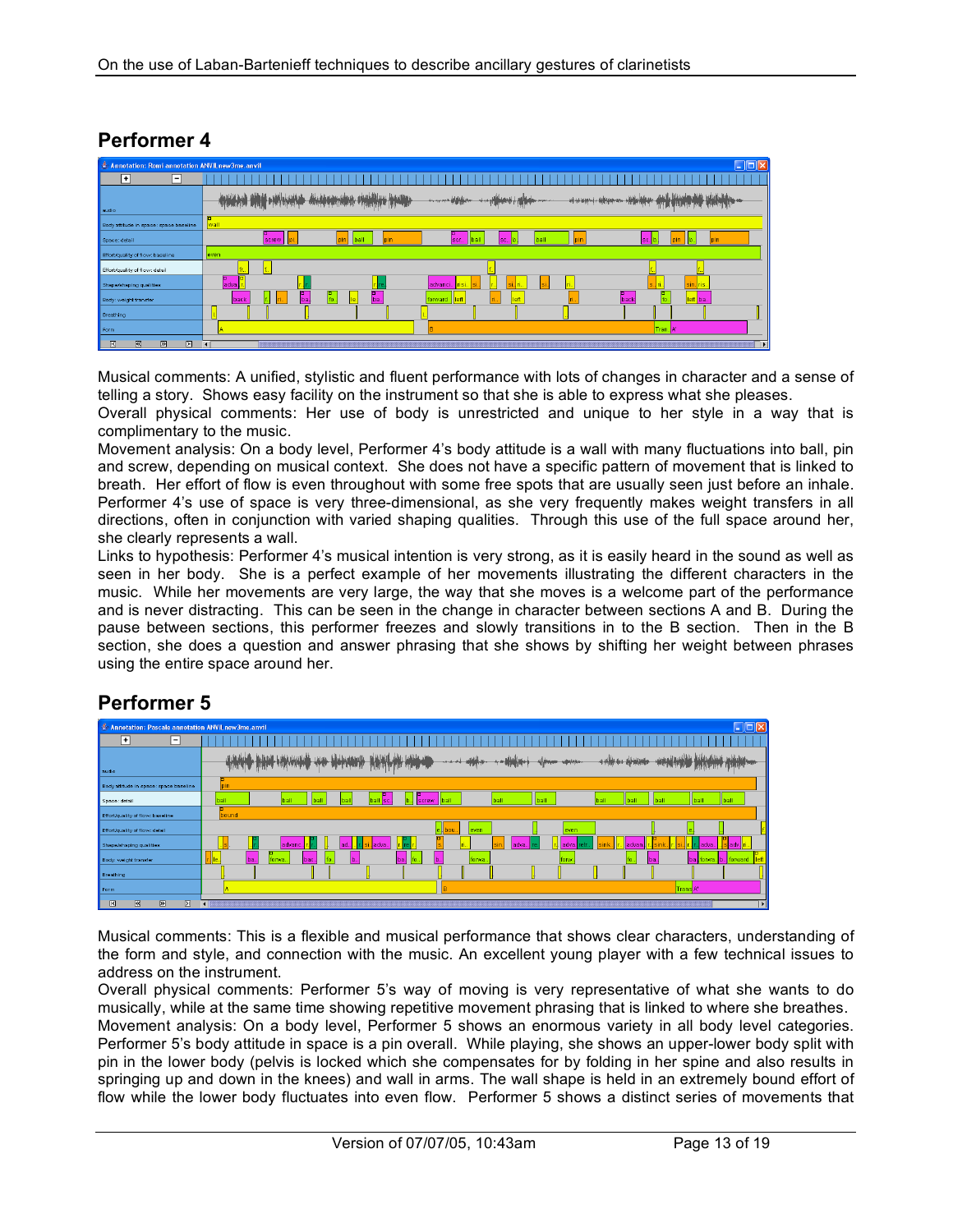are linked directly to the breath. Generally, she takes a breath, springing up in the knees, immediately followed by crouching into a ball shape. As she plays through the phrase, she uses different shaping qualities according to the musical intent. At the end of a phrase, she will typically release the ball shape by rising and retreating, which gives her the impetus to swing into the next phrase.

Links to hypothesis: This performer demonstrates repetitive movements that are generally linked to the phrase and breath. See above movement analysis for complete description of movement phrase.

## **Performer 6**

| Annotation: Sean annotation ANVILnew3me.anvil<br>$\Box$ $\Box$ $\Box$ $\times$ |                                                                                                                                                                                                                |
|--------------------------------------------------------------------------------|----------------------------------------------------------------------------------------------------------------------------------------------------------------------------------------------------------------|
| $\overline{+}$<br>$\overline{ }$                                               |                                                                                                                                                                                                                |
| audio                                                                          |                                                                                                                                                                                                                |
| Body attitude in space: space baseline                                         | oin.                                                                                                                                                                                                           |
| Space: detail                                                                  | bal<br>ser.                                                                                                                                                                                                    |
| Effort/quality of flow: baseline                                               | even                                                                                                                                                                                                           |
| Effort/quality of flow: detail                                                 |                                                                                                                                                                                                                |
| Shape/shaping qualities                                                        | IJй.<br>r. adv<br>, ret. advan re.<br> ad <br>adva.<br>advan.<br>ladv.<br>ladv<br>etreati.<br>lad.                                                                                                             |
| Body: weight transfer                                                          | for.<br>forw<br>back fo., back<br>back<br>for. ba. forward<br>. forw. back forw. ba.<br>forward<br>ba.<br>for<br>forw.<br>ba. for.<br>ba.<br>back<br>. forwa.<br>ba.<br>. Iba.<br>ba.<br>. back<br>for.<br>Ib. |
| Breathing                                                                      | in.                                                                                                                                                                                                            |
| Form                                                                           | Trans. <sup>A'</sup><br>R                                                                                                                                                                                      |
| $\boxtimes$<br>囫<br>$\boxed{5}$<br>図                                           | ł<br>$\blacktriangleright$                                                                                                                                                                                     |

Musical comments: A straight forward interpretation that adheres to style but does not have much character change and does not have a personal stamp. As a performer, it sounds like he may be nervous or worried about technical difficulties.

Overall physical comments: This performer looks nervous in that he rocks back and forth regularly and often wipes his hands on his pants before and after playing. He looks restricted in his movement as he does not have a large variety of movements.

Movement analysis: Performer 6's body attitude is a pin with very little variation. His effort of flow is even and again with very little variation. The most striking physical characteristic that Performer 6 displays is his constant rocking forward and back in a way that is not directly linked with the music. This is a mix of weight transfer and shaping qualities through advancing and retreating, although he shows a few rising and sinking. As an example, the big gesture towards the end of the A section shows Performer 6 advancing in his torso while retreating in his pelvis which causes a weight transfer backward. This gesture is a large-scale demonstration of a gesture that occurs throughout his performance on a smaller scale.

Links to hypothesis: This performer shows both distracting and repetitive movements. The repetitive weight transfer looks habitual and may occur all the time when he plays, regardless of the piece. Our hypothesis is that the rocking back and forth may be linked to his nerves and is used as a way to calm himself down*.*

# **Performer 7**

| Annotation: Paul annotation ANVILnew4me.anvil                             |                                                                                          |           | $\Box$ o $\times$ |
|---------------------------------------------------------------------------|------------------------------------------------------------------------------------------|-----------|-------------------|
| ஈ<br>F                                                                    |                                                                                          |           |                   |
|                                                                           | الأباء بالرواب حفظته<br>- 4 Hale<br>- a a distance                                       |           | افراداته          |
| sudio                                                                     |                                                                                          |           | <b>Tully</b>      |
| Body attitude in space: space baseline                                    | oin                                                                                      |           |                   |
| Space: detail                                                             | ball<br>screw                                                                            | screw     |                   |
| Effort/quality of flow: baseline                                          | free                                                                                     |           |                   |
| Effort/quality of flow: detail                                            | even                                                                                     |           |                   |
| Shape/shaping qualities                                                   | m<br>$\mathbf{a}$<br>$n_a$<br>.lris<br>adv.<br>.adva.<br>$r$ <sub>s</sub><br>his.<br>lal |           |                   |
| Body: weight transfer                                                     |                                                                                          |           | left              |
| Breathing                                                                 | lin.                                                                                     |           |                   |
| Form                                                                      |                                                                                          | Trans. A' |                   |
| $\overline{\mathbb{R}}$<br>$\triangleright$<br>$\boxed{5}$<br>$\boxtimes$ | $\blacksquare$                                                                           |           | EI                |

Musical comments: A quirky, humorous performance that shows Performer 7's personality and playing style well, but is rather fragmented and un-stylistic.

Overall physical comments: His manner of moving is distinctly his own and is connected with the musical performance in a way that is not distracting.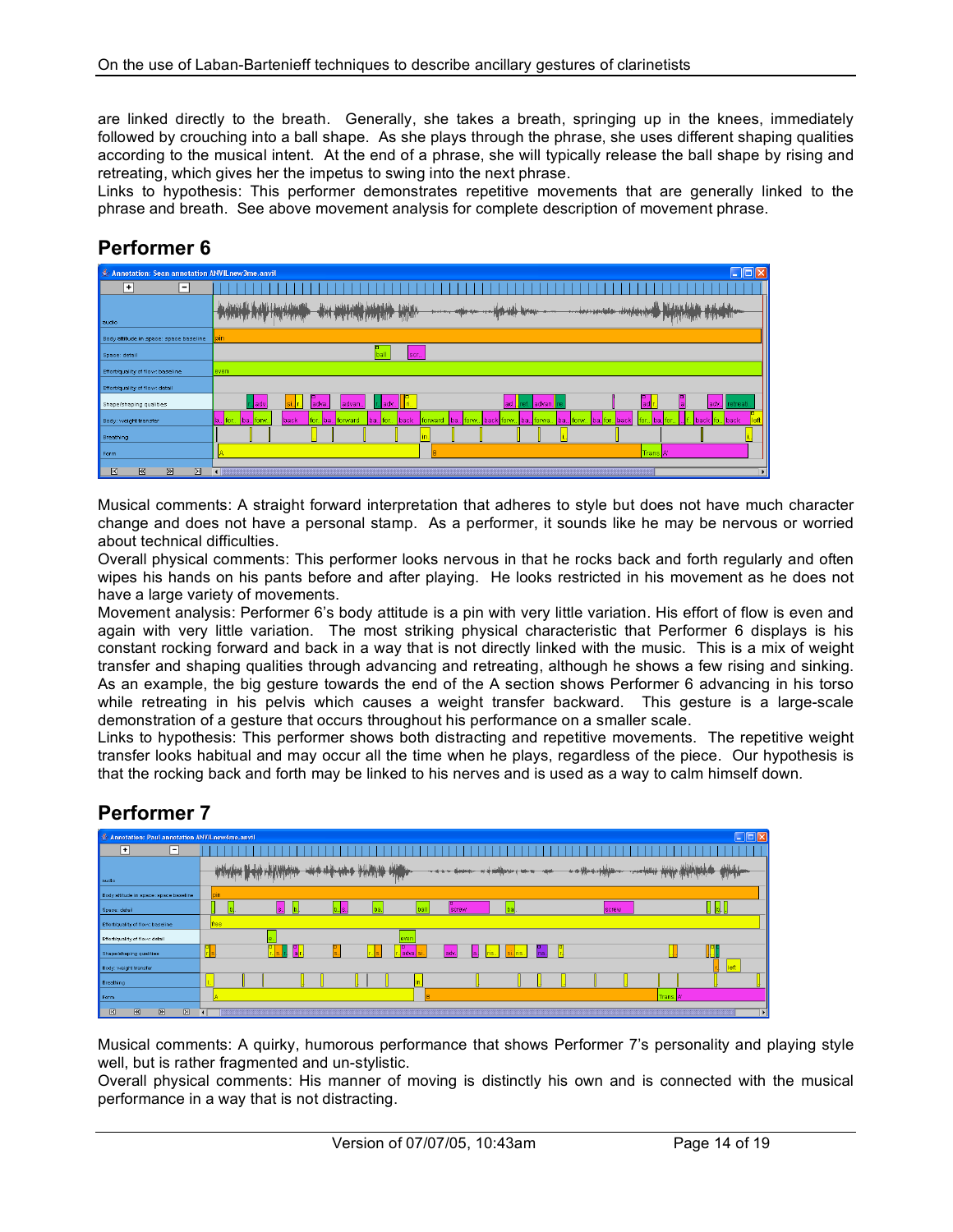Movement analysis: On a body level, Performer 7's body attitude in space is definitely a pin. Always returning to the pin shape, he often sinks in and out of a loose ball and sometimes uses a screw shape for recuperation. Performer 7 does not have a fixed pattern of moving, possibly as a result of his free effort of flow. Since his effort of flow is not restricted, he uses a large range of all of the shaping qualities. Performer 7 uses small upward bursts to punctuate the musical phrases, which gives his playing a light quality that is both seen and heard.

Links to hypothesis: Performer 7 shows a large variety of movements that are not distracting or repetitive. Like performer 4, he moves in a way that is complimentary to the music. While performer 4 adheres to the score and so moves in a way that is expressive of the printed music, performer 7 is more concerned about playing with personality than with following the markings in the score. Because of this, his movements follow his musical intent in a way that is highly personal.

# **Performer 8**

| Annotation: Mossel annotation ANVILnew4me.anvil                            |                                                                                          |   |
|----------------------------------------------------------------------------|------------------------------------------------------------------------------------------|---|
| $\Box$<br>$\Box$                                                           |                                                                                          |   |
|                                                                            | - معالى هيئ الفالة في<br><b>BAM</b>                                                      |   |
| audio                                                                      |                                                                                          |   |
| Body attitude in space: space baseline                                     | nin                                                                                      |   |
| Space: detail                                                              | screw<br><u>  b  ball</u>                                                                |   |
| Effort/quality of flow: baseline                                           | bound                                                                                    |   |
| Effort/quality of flow: detail                                             |                                                                                          |   |
| Shape/shaping qualities                                                    | $\sqrt{adv}$<br>n.<br>retre <mark>lad.</mark> .<br>ad.n<br>adva.<br>adv<br>retre<br>lad. |   |
| Body: weight transfer                                                      |                                                                                          |   |
| Breathing                                                                  |                                                                                          |   |
| Form                                                                       | Transi. A                                                                                |   |
| $\boxed{2}$<br>$\mathbb{R}$<br>$\overline{\mathbb{R}}$<br>$\triangleright$ |                                                                                          | E |

Musical comments: Performer 8 seems to be an accomplished clarinetist but this particular performance shows poor rhythm and character as well as wrong notes and articulations.

Overall physical comments: On viewing, Performer 8 appeared to be extremely nervous which may have caused an unstable performance.

Movement analysis: On a body level, Performer 8's body attitude while playing is a mixture of pin in the lower body and held screw in the upper body. He frequently moves into balls. His effort of flow is totally bound, although he shows a few free spots when he breathes. Within his held pin shape, Performer 8 makes sudden small advances and retreats throughout. These advances and retreats come from a circle that is lead from the thoracic cavity, which sometimes cause right-left weight transfers. In this case, we wonder if Performer 8's bound effort of flow and few breaths are related to his performance anxiety.

Links to hypothesis: Due to his extreme anxiety, this may not be a representative performance of this performer and of standard performance in general. However, he may be seen as an example of repetitive movement in his constant use of advancing and retreating.

### **Performer 9**

| Annotation: Ramspek annotation ANVIL new4me.anvil     | $\Box$ $\Box$ $\times$                                          |
|-------------------------------------------------------|-----------------------------------------------------------------|
| 曱<br>-1                                               |                                                                 |
|                                                       | القاماللين إعفل<br>With the theoretical contract of the state   |
| audio                                                 |                                                                 |
| Body attitude in space: space baseline                | wall                                                            |
| Space: detail                                         | ball<br>pin<br>ball<br>bal<br>ball<br>ball<br>pin<br>ba.<br>baj |
| Effort/quality of flow: baseline                      | free                                                            |
| Effort/quality of flow: detail                        |                                                                 |
| Shape/shaping qualities                               | :İstirt                                                         |
| Body: weight transfer                                 |                                                                 |
| Breathing                                             |                                                                 |
| Form                                                  | Tran. A'                                                        |
| $\boxed{\Sigma}$<br>図<br>図<br>$\overline{\mathbb{R}}$ |                                                                 |

Musical comments: A flexible performance that adheres to the style and markings of Stravinsky. As a player, performer 9 shows both flexibility and stability with great changes in character while keeping accurate timing in between phrases and sections.

Overall physical comments: Performer 9 has an unrestricted style of moving that is easy and changeable.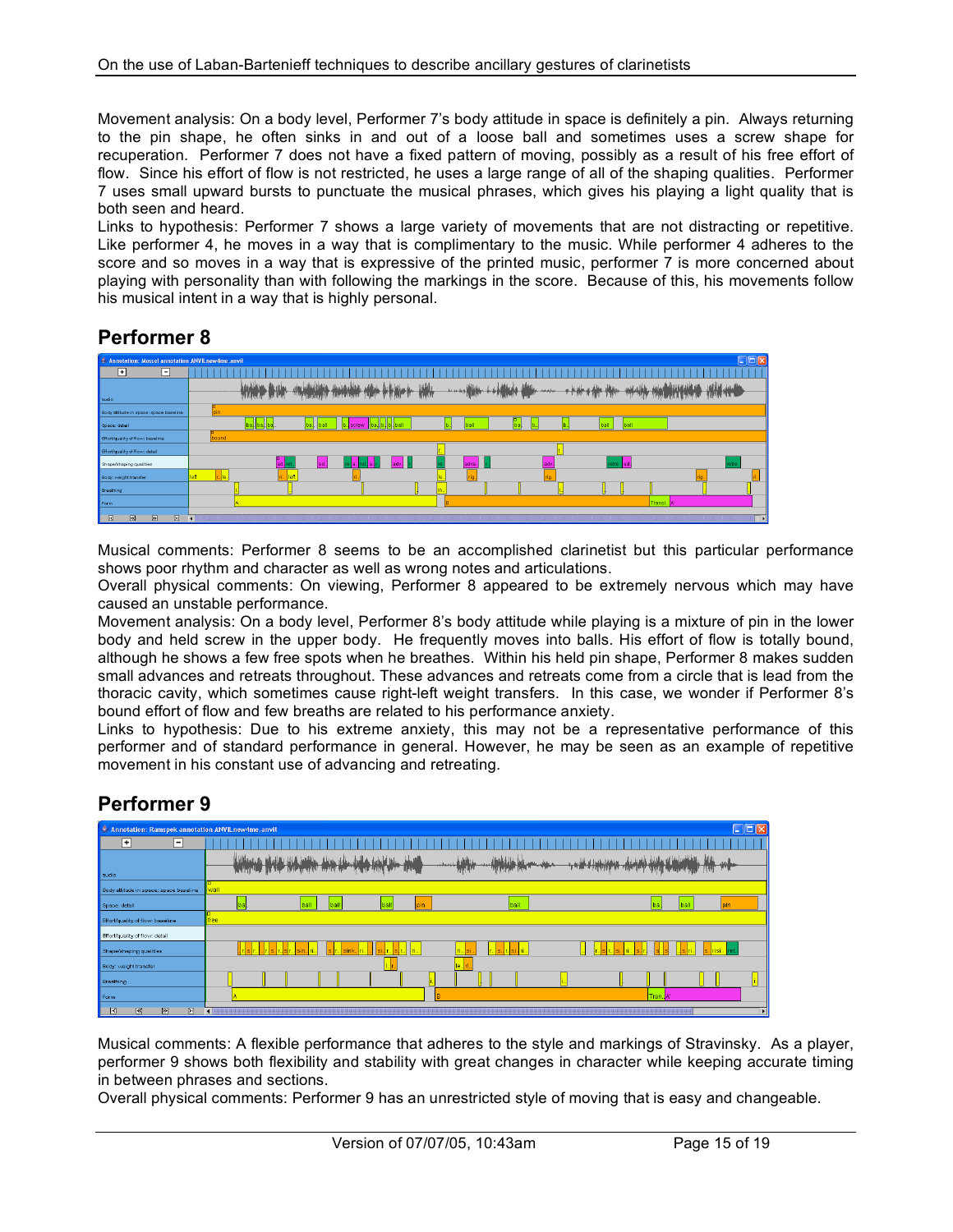Movements analysis: On a body level, his space baseline is a wall which fluctuates in a ball and occasionally pin. His effort of flow is free throughout. He uses almost exclusively sink and rise shaping qualities in a continuous string and very little weight shift.

Links to hypothesis: He doesn't have habitual ways of moving although he shows repetition in his shaping qualities. The main difference between this performer and the other performers who show repetitive movements is that this performer is not locked in to specific patterns. Rather he's very flexible in his body use and changes frequently according to the demands of the music. Although it is difficult to see in his annotation, on observing the video, performer 9 shows a drastic change of character between sections A and B. While in A he shows more fluid movements, in B he bounces rhythmically in a way that accentuates the phrasing.

## **Performer 10**

| Annotation: Wouters annotation ANVIL new4me.anvil   |                                          | $\Box$ d $\mathsf{x}$ |
|-----------------------------------------------------|------------------------------------------|-----------------------|
| $\overline{F}$<br>⊟                                 |                                          |                       |
| audio                                               | <b>Julatilat</b><br>بالتممغان<br>المأمان |                       |
| Body attitude in space: space baseline              |                                          |                       |
| Space: detail                                       | ball<br>ball scr.<br>ba. ball            | screw                 |
| <b>Effort/quality of flow: baseline</b>             | leven                                    |                       |
| Effort/quality of flow: detail                      | free<br>free.<br>bound<br>free           |                       |
| Shape/shaping qualities                             | 同                                        |                       |
| Body: weight transfer                               |                                          |                       |
| Breathing                                           |                                          |                       |
| Form                                                | Transiti N                               |                       |
| $\boxed{2}$<br>$\boxed{8}$<br>$\triangleright$<br>図 | ы<br>ummu                                | П                     |

Musical comments: Performer 10 has a very unique and personal way of playing this piece with well-defined characters. He takes enormous liberties with the time and rhythm, which are synchronized with large scooping gestures. While technically accomplished, Performer 10 regularly begins technical passages slower, speeds up, and finishes slower.

Overall physical comments: He has a tight and unflexible way of moving that is extremely distracting.

Movement analysis: On the body level, Performer 10 is a pin with a large amount of ball shapes. His effort of flow is even with fluctuations into both free and bound. Overall, he plays with free hands and bound neck. The bound neck may be a potential source of the scooping gestures. Performer 10 uses a large range of shaping qualities and left-right weight transfers that result in the large repetitive scooping gesture. This regular sequence is advancing while rising and widening, ending with a retreat and sink. As he is rising and widening, he will often shift his weight dramatically to one side, returning to centre on the retreat and sink. Often this gesture is done at the end of a phrase on a long held note.

Link to hypothesis: Performer 10 shows constant repetitive movements that are related to movement phrasing rather than a regular pulsation. He always finishes a musical phrase the same way as described in movement analysis. At the same time as being distracting for the listener, his way of moving his restricting his interpretation as his movements rather than his music determine how long he holds the notes at the end of the phrase.

# **Performer 11**

| Annotation: Dutrieu annotation ANVILnew4me.anvil           | <u>L 110</u>                                                                                        |
|------------------------------------------------------------|-----------------------------------------------------------------------------------------------------|
| ∓<br>$\vert$ – $\vert$                                     |                                                                                                     |
|                                                            | $+ + + +$                                                                                           |
| audio                                                      |                                                                                                     |
| Body attitude in space: space baseline                     | ıo<br>pin                                                                                           |
| Space: detail                                              | ball<br>ball<br>b.<br>ball ball<br>ba.<br>ball<br>ball<br>ba<br>scr.<br>scr.<br>ba.<br>screw<br>Is. |
| Effort/quality of flow: baseline                           | $\Box$<br>bound                                                                                     |
| Effort/quality of flow: detail                             | leven                                                                                               |
| Shape/shaping qualities                                    | $\frac{a}{ad}$ .<br>Jr.<br>$sin.$ $ri.$<br><b>I</b> risinal<br><b>rising</b>                        |
| Body: weight transfer                                      | left<br>right                                                                                       |
| Breathing                                                  | in.                                                                                                 |
| Form                                                       | Trans. A                                                                                            |
| $\boxed{2}$<br>図<br>$\boxtimes$<br>$\overline{\mathbb{R}}$ | ъ.<br>$\blacktriangleright$                                                                         |

Musical comments: A good standard performance that shows his own personal style of playing. Good technique, light sound with a lyrical approach.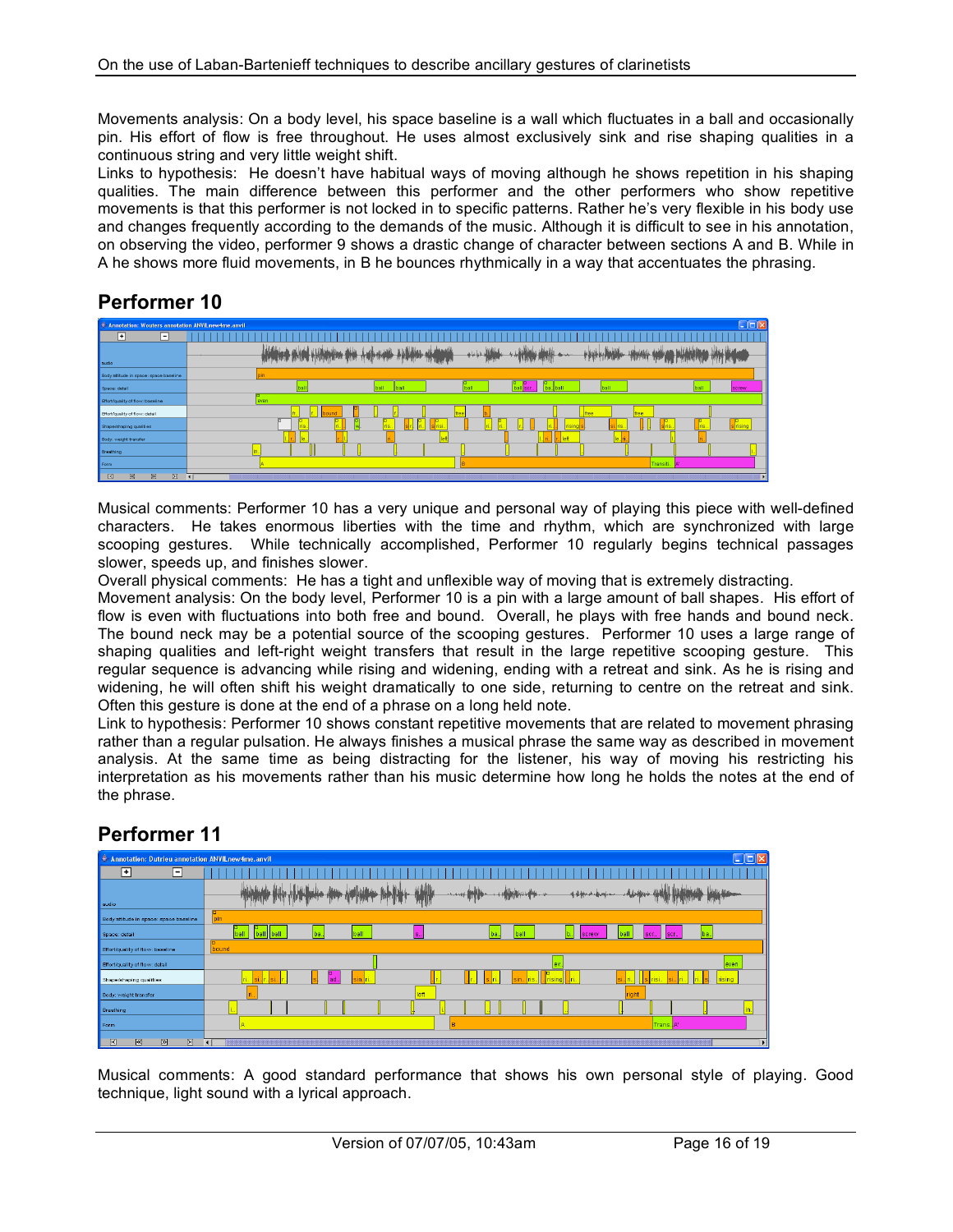Overall physical comments: Performer 11 has a very fluid way of moving that physically aids him in realizing his musical intention.

Movement analysis: On a body level, Performer 11 is a pin that often shapes into a ball in the upper body with a few screws towards the end. His effort of flow is split between the upper and lower body with the lower body being bound with even fluctuations and the upper being even with free fluctuations. Performer 11 almost exclusively uses chains of rising and sinking shaping qualities throughout this performance with very little weight transfer. He breathes very often.

Link to hypothesis: Performer 11 doesn't have a distracting way of moving. His movements seems very natural and comfortable and allows him to achieve what he want musically.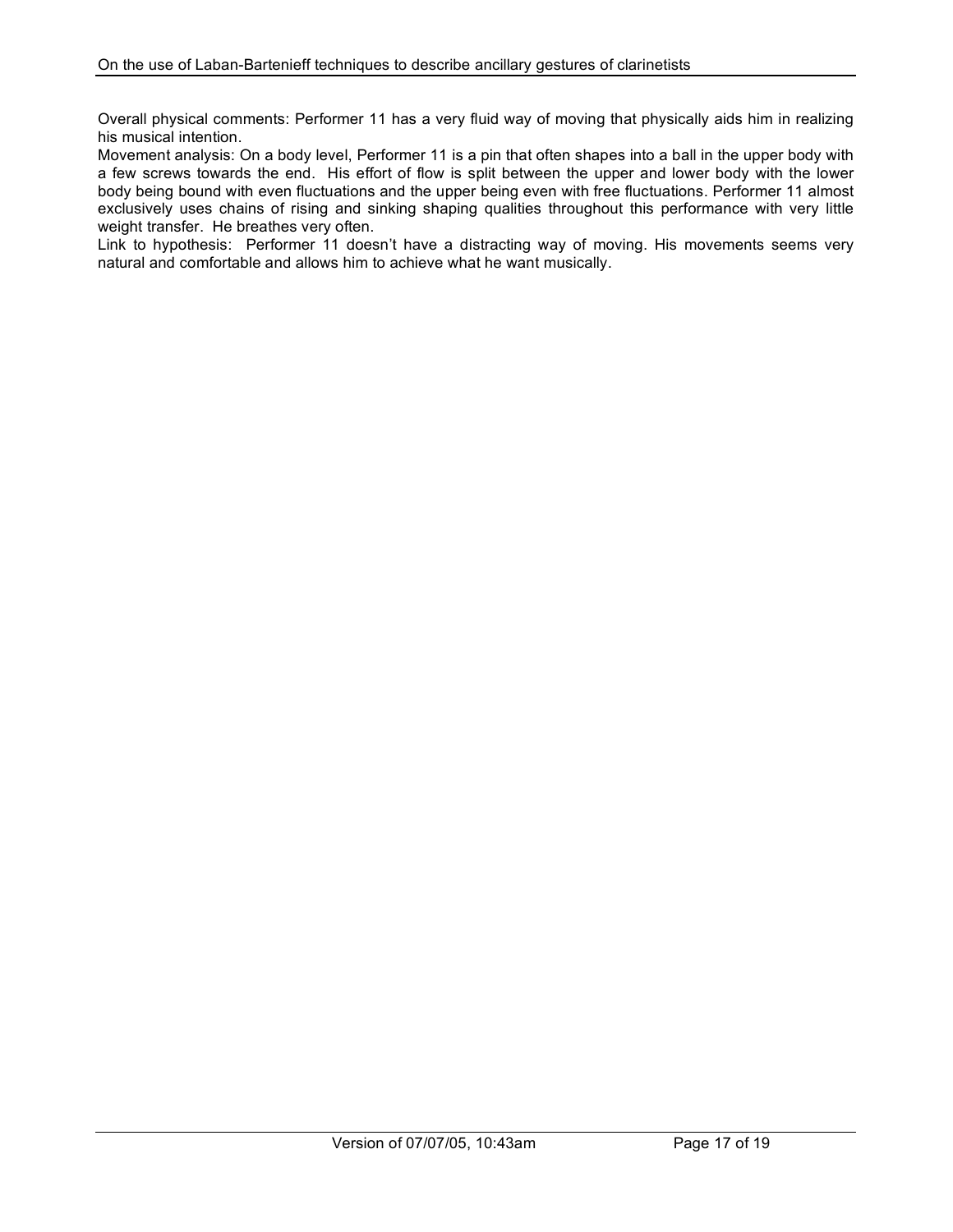# *Appendix 3 - Suggestions for videotaping of new data*

The conditions of each videotaping should be the same for every performer.

### **1. Clothing of performer**

Clothing should be plain and not a dark colour. The reason for this is that it is extremely difficult to see details in movement when the performer is wearing black.

#### **2. Background**

The background should be plain if possible and a light colour. The most important thing is that there is a clear contrast between the performer and the background so that observation is easier and more efficient.

#### **3. Camera angle**

Valerie Dean's suggestions are as follows:

If there is only one camera, then the angle should be diagonal- ie. from the side and slightly to the front of the performer. This will facilitate viewing in three dimensions as well as giving a more clear view of the face of the performer. This would give the option of observing how they are looking at the music and some technical aspects of clarinet playing including embouchure, clarinet angle, and breathing.

If there is the option for more than one camera, three cameras are ideal. One camera would be the same as above. The second camera would be at the same angle, but a close-up of the upper body half. The third camera would be almost directly from the front with a tight close-up on the face in order to view the performer's eyes.

Our suggestions:

If there are three cameras, the tight close up on the face may not be necessary, as the second camera would show sufficient detail of the face to make observations of the eyes.

The third camera could instead be used for a full body shot directly from the side. This can simplify viewing because it highlights the use of the spine and certain shaping qualities (rising and sinking especially) as well as eliminates viewing of side-to-side weight shift. However, on its own this view is not enough for a complete movement profile.

#### **4. Camera view**

Full body – A full body shot is absolutely necessary. Full body includes not only all of the extremities, but also with sufficient space surrounding the body in order to see the body movement in space. Especially considering how much some performers walk around the stage, this may mean a very wide camera shot.

Face – If possible, a face shot would be useful to see the performer's use of there eyes and expression when performing. The use of the eyes affects the entire rest of the body, and so could provide valuable insight into their movement use.

#### **5. Instructions**

Through the course of observing these videos, we came to realize that the instructions given to the performers were not the same and potentially contradictory. For example, some performers were told to play more expressively while others were told to move more expressively. As we deal with expression in sound, these two things are fundamentally different. Too often, we think that someone who plays expressively is going to move more. However, this is not true for everyone. As a musician, playing expressively does not necessarily mean playing with more movement because our means of expression is sound. As our primary